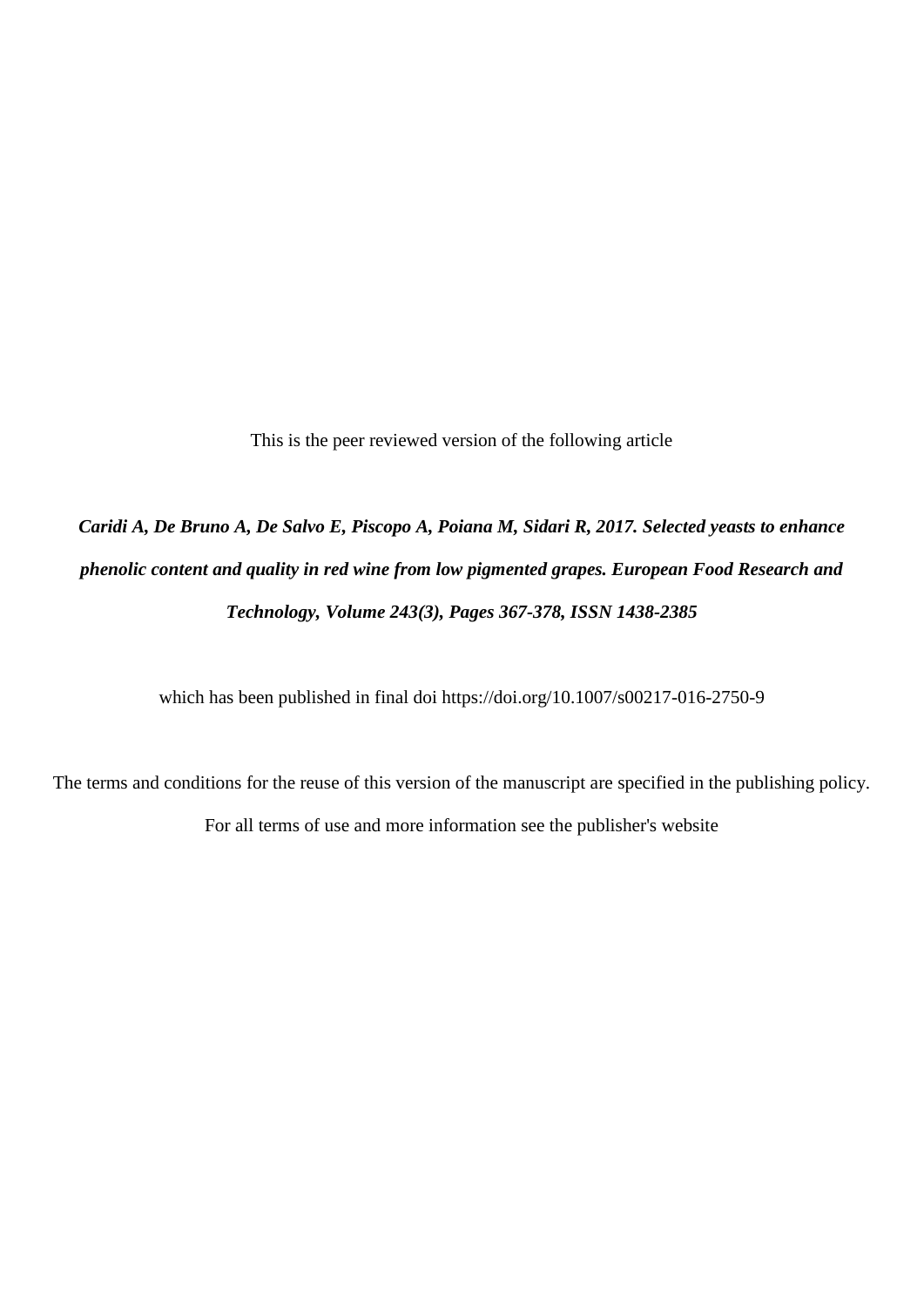Andrea Caridi, Alessandra De Bruno, Emanuela De Salvo, Amalia Piscopo<sup>1</sup>, Rossana Sidari, Marco Poiana

## **Selected yeasts to enhance phenolic content and quality in red wine from low pigmented grapes**

Department of AGRARIA, "Mediterranea" University of Reggio Calabria, Via Feo di Vito, I-89122 Reggio Calabria, Italy.

<sup>1</sup>Corresponding author. Telephone number:  $+39-09651694366$ ; email address: amalia.piscopo@unirc.it

## **Abstract**

The aim of this work was to enhance - by yeast activity - the quality of red wine produced from black grapes of the Calabrian Gaglioppo variety, used as a model for grapes with reduced synthesis of anthocyanins. Six selected strains of Saccharomyces cerevisiae were used to control winemaking trials. Among the wines there are significant differences, due to the wine starter used. The following technological parameters were significantly different from strain to strain: total acidity, alcoholic degree, tartaric, malic, lactic, and acetic acid, and free and total SO2; moreover, the following phenolic parameters were significantly different from strain to strain: A420, A520, A620, colour intensity, colour hue, Folin-Ciocalteu index, percentage of DPPH inactivation, total anthocyanins, total polyphenols (A280), total tannins, delphinidin-3-glucoside, cyanidin-3 glucoside, petunidin-3-glucoside, peonidin-3-glucoside, and malvidin-3-glucoside. From a sensory standpoint, significant differences were observed among wine samples during a short bottle aging. Data validate the main role that wine yeast selection plays in enhancing the quality of red wine from low pigmented grape.

**Keywords** Low pigmented grapes, Phenolics, Quality enhancing, Selected yeast, Wine

#### **Introduction**

Red wine quality is stringently connected to phenolic compounds that contribute to sensorial characteristics and antioxidant effect [1-2]; in addition, red wines with high phenolic content are more attractive, due to their role in reducing the risk of cardiovascular disease and cancer [3-4]. The phenolic content of red wines depends on various factors, such as the climatic conditions of the vineyard and the agronomic techniques [5], the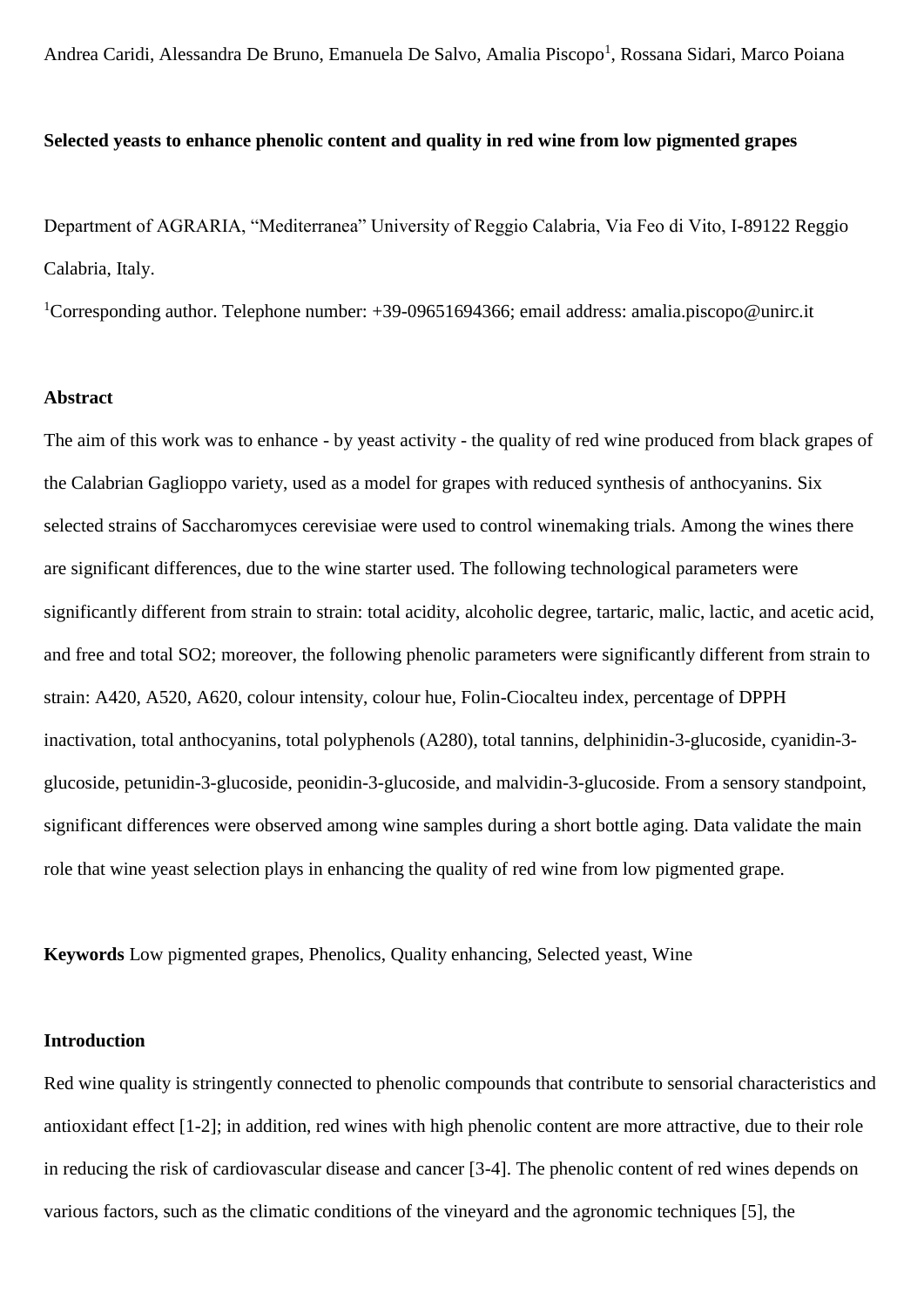interactions between polyphenols and other compounds during fermentation [6], the wine yeast activity [7-12], and the winemaking techniques employed [13].

There is a wide genetic variation for berry colour and phenolic content among grape varieties. The genetics and biochemistry of anthocyanin and flavonol biosynthesis is well established in model species; however, the genetic basis of these variations is species-specific and understanding this may be very relevant to the selection of an appropriate yeast strain [14].

Yeast mannoproteins can combine with anthocyanins and tannins in wine; this combination seems to increase colour stability [15] and decrease astringency, giving softer tannins and strongly inhibiting their selfaggregation [16]. Mannoproteins are capable of combining with phenolic compounds, thus diminishing the total polyphenol index; this mechanism may well be exclusively physical, involving the establishment of weak and reversible interactions mainly between anthocyanins and yeast walls by adsorption [17]. Remarkable correlations between the yeast strain used for winemaking and the phenolic composition of wine were shown, highlighting the fact that strain behaviour can somewhat modify the chromatic properties, the phenolic profile and the antioxidant power of wine [8]. At different pH values, the electrical charge of mannoproteins is modified. In the pH range of wine, mannoproteins carry negative charges and, as a consequence, they may establish electrostatic and ionic interactions with the other components of the wine, resulting in the formation of either soluble or insoluble complexes in a process that is strongly dependent on their net electrical charge and on the structure of their functional groups [18-19].

Colour is one of the most important attributes of red wines, and it originates principally from anthocyanins or their derivatives extracted during the winemaking process [20]. Anthocyanins are mainly located in grape skins; their anthocyanin profiles can be used as chemotaxonomy criteria to distinguish grape varieties or even their clones [21-22]. Category, proportion and amount of anthocyanins in black grapes largely depend on grape variety, viticulture practices and weather characteristics [23-25]. In young red wines, free anthocyanins are the principal source of the red colour, though monomeric anthocyanins are not particularly stable and are easily oxidized [26-27]. Most of the red grape cultivars used for winemaking contain variable quantities of anthocyanins linked to acetic, p-coumaric and caffeic acids, known as acylated anthocyanins. The presence of acylated anthocyanins in black grapes used for winemaking affects wine characteristics, and lead to wines with a slightly blue hue [28]. Nevertheless, the absence of acylated anthocyanins in black grapes does not mean that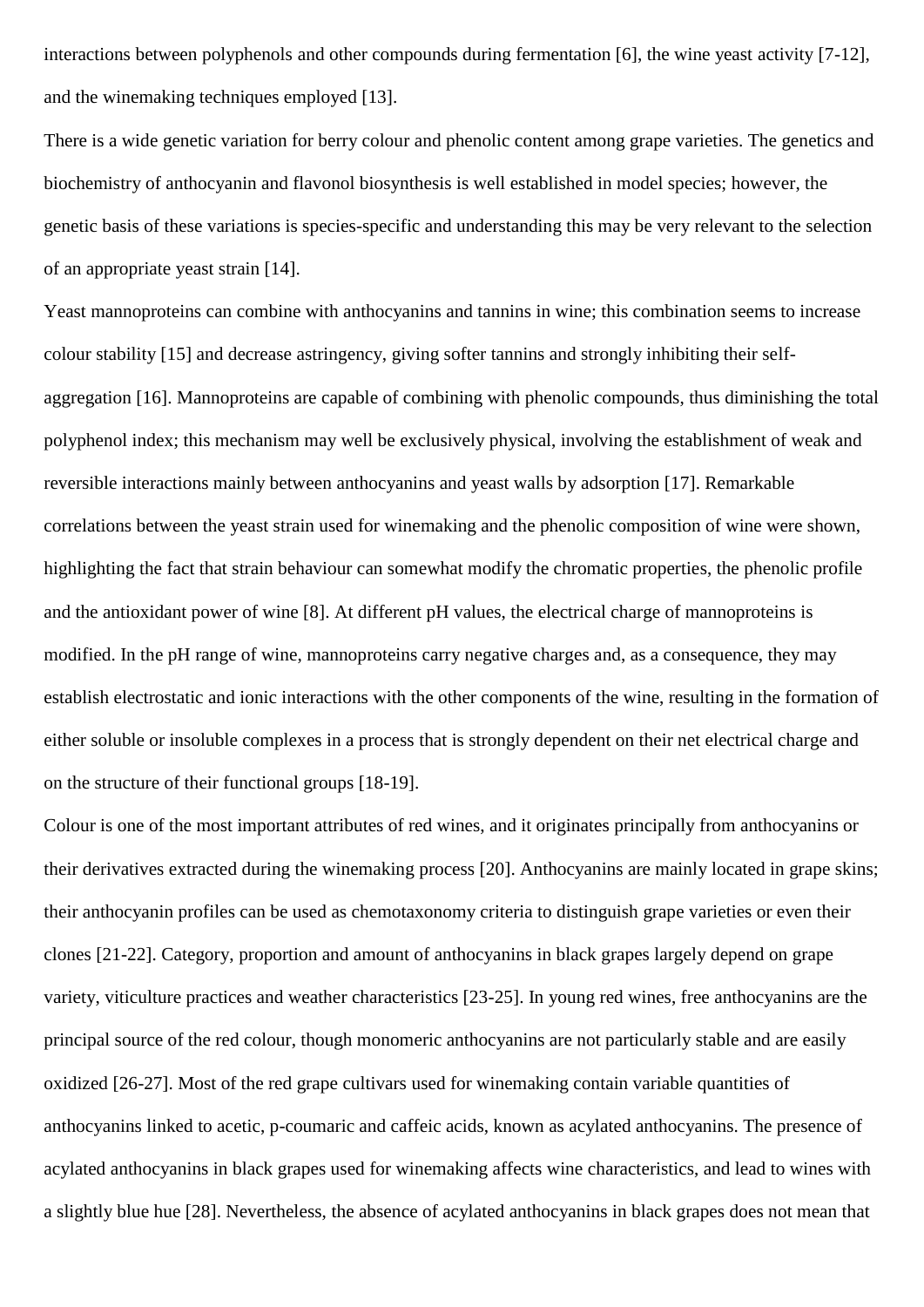colour and quality of red wines diminish. It is well known that Pinot Noir grapes, used in Burgundy for making premium red wines, do not contain acylated anthocyanins [29]. This genetic trait is quite rare in black grapes from other areas. Only two red grape cultivars from Southern Italy, Gaglioppo and Tintilia, do not contain acylated anthocyanins [30-31], but their skins are slightly coloured. The major anthocyanin forms in Gaglioppo wines are monoglucosides, as in other cultivars [28]. During the winemaking, and in the early stages of wine aging, the monomeric anthocyanins undergo a wide variety of reactions and new, more stable, anthocyaninderived pigments are formed by self-association, co-pigmentation, polymerization between flavan-3-ols and proanthocyanidins, and formation of new pigments, such as pyranoanthocyanins and their further polymerized products [26, 32]. This evolution during wine aging contributes to a progressive shift of the red-purple colour of the young red wines to the red-orange colour of the aged red wines. It has been noted that cyanidin is the precursor of other anthocyanidins and it is the most hydroxylated anthocyanin that undergoes oxidation in the early hours after crushing [33]. Anthocyanidins can be tri-substituted (delphinidin-3-glucoside, petunidin-3 glucoside and malvidin-3-glucoside) as in Sangiovese, Barbera, and Pinot Noir, di-substituted (peonidin-3 glucoside and cyanidin-3-glucoside), as in Nebbiolo, Gaglioppo, Sangiovese, and Pinot Noir, or acylated as in Barbera, Dolcetto, and Montepulciano. Tri-substituted and acylated anthocyanins are less influenced by climate and terroir; on the contrary, the di-substituted are more susceptible to the environment and less stable in wines. Bearing in mind the central role of phenolic compounds, there is a need for protocols and wine starters specifically optimized for each grape variety with reduced synthesis of anthocyanins. Thus, the aim of this research was to enhance - by wine starter activity - the quality of red wine produced from black grapes of the Calabrian Gaglioppo variety, used as a model for grapes with reduced synthesis of anthocyanins.

#### **Materials and methods**

#### **Grape Variety**

Black grapes of the Calabrian Gaglioppo variety from vineyard of Caparra & Siciliani farm, located in Cirò Marina (Crotone, Italy), were used.

#### **Wine Starters**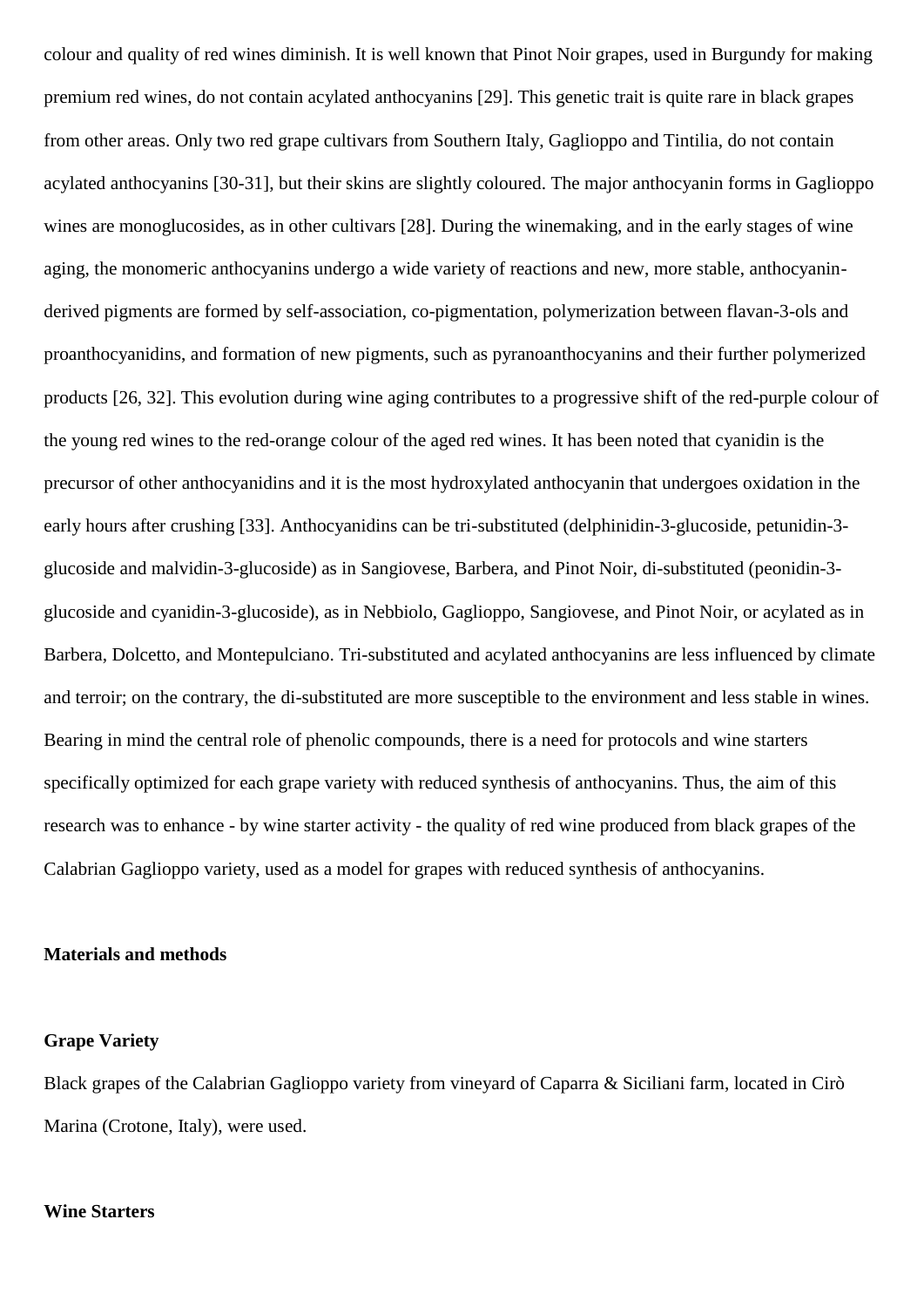In a previous study, Caridi et al. [34] examined the inheritability and the segregation of the main enological traits related to the adsorption activity; the traits were studied in 65 wine yeasts of the species Saccharomyces cerevisiae - 3 wild types, 24 single-spore descendants, 4 hybrids obtained by crossing the descendants and 34 single-spore descendants derived from the hybrids. Five out the 34 single-spore descendants derived from the hybrids were chosen for the present research due to their different adsorption activity. Thus, a total of six strains of Saccharomyces cerevisiae were used: five Calabrian strains - RC029-2CxRC039-3C(7)-1C, RC029- 2CxRC039-3C(7)-3A, RC029-1DxRC039-3C(4)-1A, RC029-1DxRC039-3C(4)-1C, and RC026-3CxRC039- 3C(9)-2B - and the commercial strain Zymaflore F15 by Laffort Oenologie (France) as a control strain. The five strains were obtained using the micromanipulator MSM System Series 400 (Singer Instrument Co Ltd, England) from three hybrids of S. cerevisiae - RC029-2CxRC039-3C(7), RC029-1DxRC039-3C(4), and RC026-3CxRC039-3C(9) - descending from three wild types: RC026, RC029, and RC039. These wild types, also belonging to the yeast collection of our laboratory, had previously been isolated from autochthonous microflora of Calabrian wine fermentations and selected for the most important enological traits.

## **Precultures**

Black grapes of the Gaglioppo variety were destemmed, crushed, cold soaked at 0 °C for 3 days, and punched down twice per day. The must obtained after pressing (20 °brix) was adjusted to pH 3.50, divided into six aliquots of 5 mL, 100 mL, 1 L, 5 L (six aliquots of each) and heated at 110 °C for 5 min. The yeast strains were inoculated in the six aliquots of 5 mL of must and incubated at 25 °C. Every 2 days, each preculture was used to inoculate the superior aliquot. The day before the final inoculation, potassium metabisulphite was added to achieve a final SO2 concentration of 100 ppm.

#### **Mesowinemaking trials and Analytical Methods**

Six homogeneous aliquots of 60 kg of grapes of the Gaglioppo cultivar - from the same vineyard row, carefully chosen for berry ripeness, location on the vine, shading and state of health - were destemmed and crushed by a mechanical crusher-destemmer. After the addition of potassium metabisulphite, to achieve a final SO2 concentration in must of 100 ppm , the six aliquots were put into six stainless steel tanks, specifically manufactured to perform winemaking. Each tank was then inoculated with 6 L of a 2-day preculture of the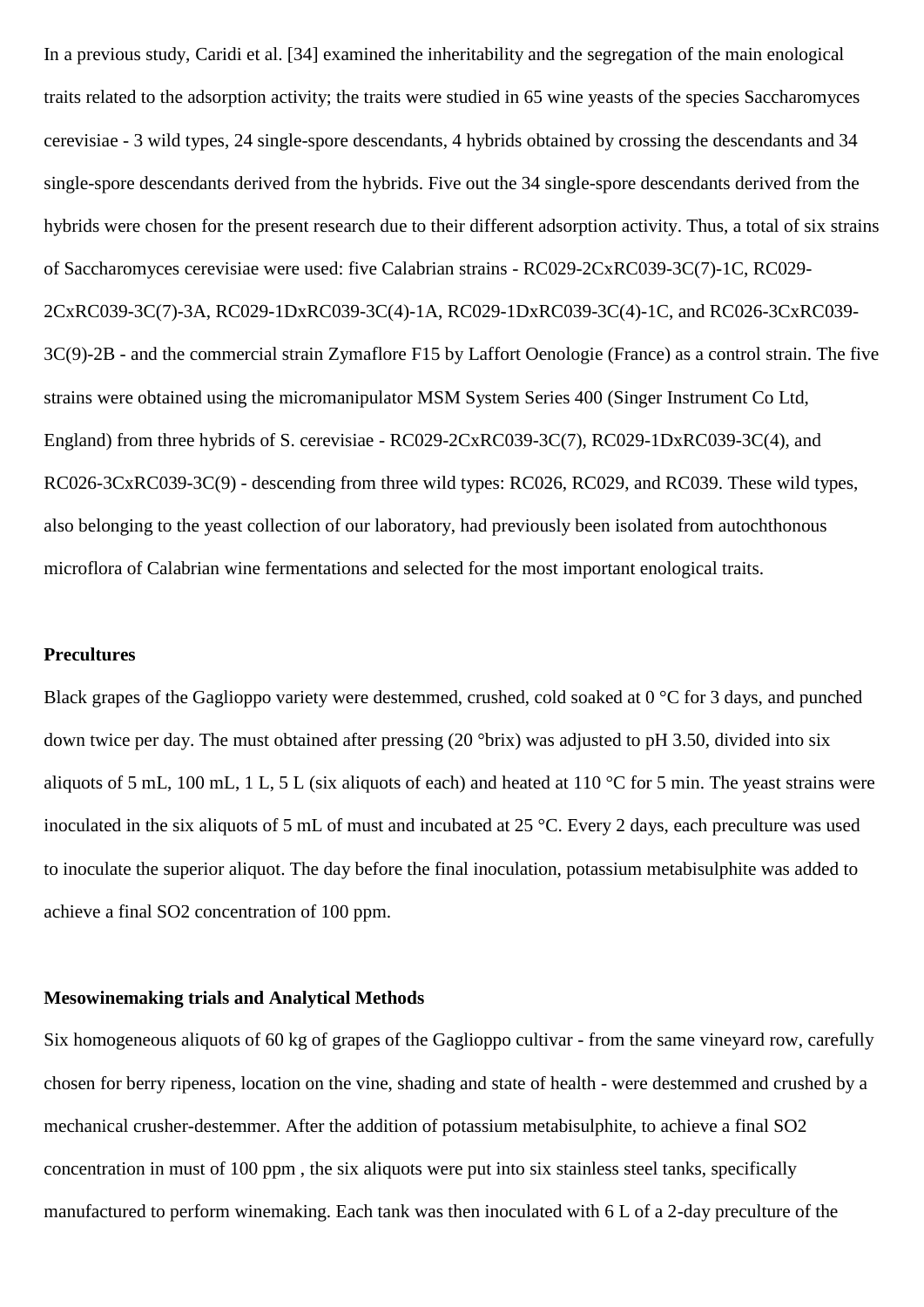yeast strains and numbered as follows: (1) Zymaflore F15, (2) RC029-2CxRC039-3C(7)-1C, (3) RC029- 2CxRC039-3C(7)-3A, (4) RC029-1DxRC039-3C(4)-1A, (5) RC029-1DxRC039-3C(4)-1C, and (6) RC026- 3CxRC039-3C(9)-2B. The grape must was analysed, using standard methods, for °brix, pH and total acidity expressed as g/L of tartaric acid [35-36]. The winemaking was monitored daily for °brix, A420, A520, and A620, [37], total monomeric anthocyanins [38], total polyphenols (A280) [39] and for radical scavenging using 2,2-diphenyl-1-picrylhydrazyl (DPPH·) and expressing the result as percentage of inactivation, according to Molyneux [40]. The cap of crushed grapes on the surface of each tank was punched down twice per day. The grape pressing was performed after 5 days for tanks 1 and 2, after 6 days for the others as indicated by the monitoring of the winemaking; a hydraulic wine press Tico 40 produced by Enotecnica Pillan (Camisano Vicentino, VI, Italy) was used, to a pressure of 100 bars, following the standard working conditions suggested by the producer. At the end of fermentation, the nitrogen was gently blown into the tanks for 5 min and then the wines were bottled. The wines were analysed at two, five, eight and twelve months after the bottling for the following: pH and total acidity; alcoholic degree; A420, A520, A620, colour intensity and hue [37]; Folin-Ciocalteu index [35]; total anthocyanins [38]; free and total SO2 [41]; total polyphenols (A280) [39] and total antioxidant activity [40]. According to Weinges and Nader [42] the total tannin content was determined by mean of the property of monomers and condensed 3,4-flavan-diols to oxidize and give coloured anthocyanidins in an acid-alcoholic medium. The analysis of organic acids was performed using a Knauer HPLC system (Smartline Pump 1000) equipped with Knauer Smartline UV detector 2550 set at 210 nm, and a C18 Knauer Eurospher 100-5 (4.6 x150 mm, 5 μm) column fitted with a guard column was used. The solvent flow rate was 0.5 ml min-1 and the analysis was performed at room temperature with an injection volume of 10 μl. Separation was achieved by isocratic condition using an aqueous solution of 0.1% H3PO4 (pH 2.1). Pure standards of tartaric, malic, lactic and acetic acid were purchased from Fluka (Sigma-Aldrich, Milan, Italy). All values were expressed as g/L. The anthocyanins were determined using the analytical methods recommended by the OIV [38]; a Knauer HPLC system (Smartline Pump 1000) equipped with Knauer Smartline UV detector 2550 set at 518 nm and a C18 Knauer Eurospher II 100-5 (4.6 x 250 mm, 5 μm) column fitted with a guard column were used. The identified compounds were then quantified by calibration with the following standards: delphinidin-3-glucoside, cyanidin-3-glucoside, petunidin-3-glucoside, peonidin-3-glucoside and malvidin-3-glucoside (Extrasynthese, Genay, France). All values were expressed as % on the total identified anthocyanins.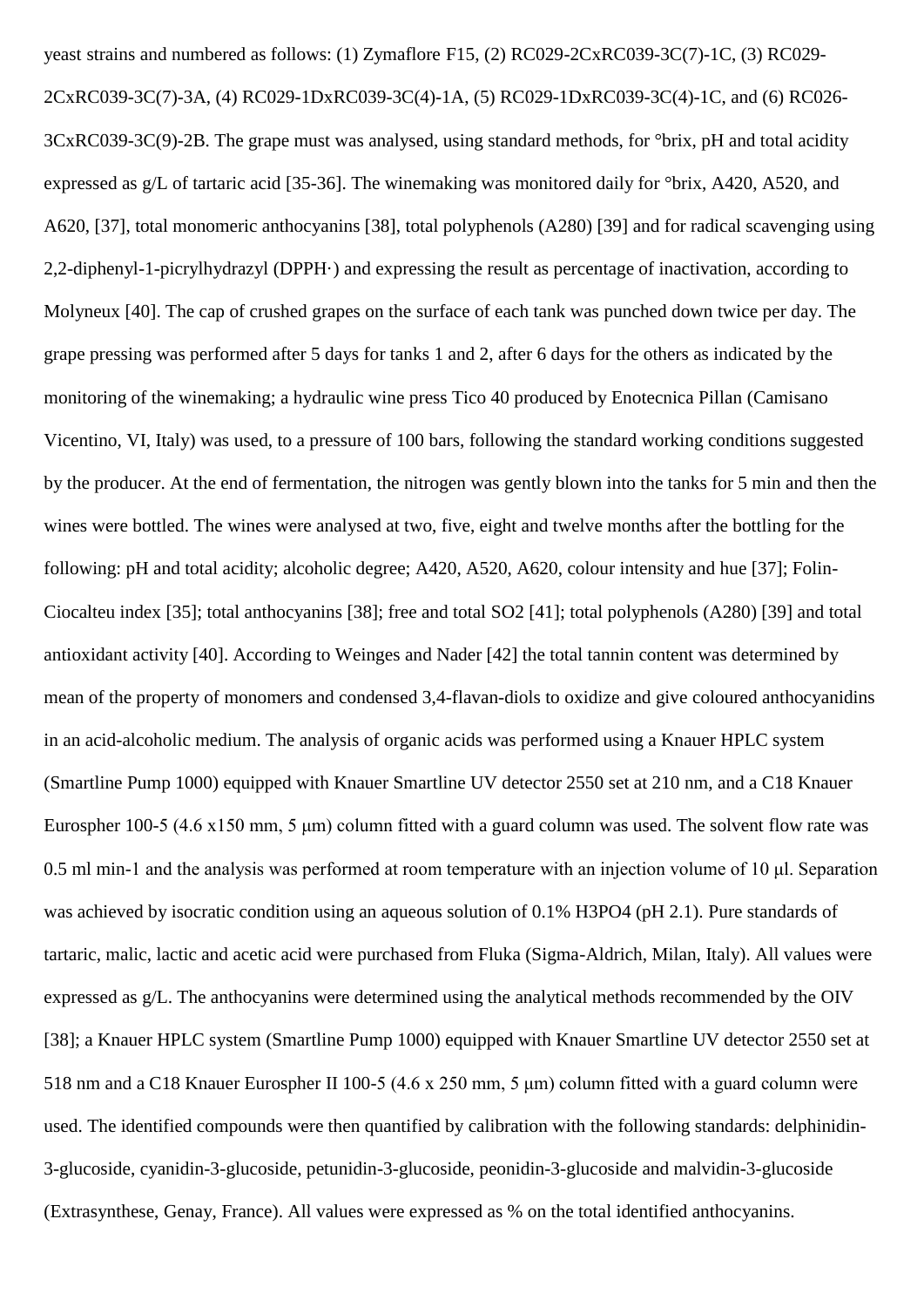# **Sensory analysis**

The principle of Quantitative Descriptive Analysis (QDA) is based on the ability to train judges to measure specific attributes of a product in a reproducible manner to yield a comprehensive quantitative product description useful for statistical analyses [43]. The sensory analysis of wines was evaluated on the visual, olfactory and taste attributes. The sensory evaluation of wine samples was carried out by a panel of eight judges between 28 and 50 years of age (four male and four females), who were familiar with the sensory characteristics of various types of wine. The wines were evaluated in individual temperature-controlled tasting booths, and judges were asked to take unsalted crackers and rinse their mouths with mineral water to minimize sensory carryover. 20 mL wine aliquots were served at  $20 \pm 2^{\circ}$  C in wine-tasting glasses, using a completely randomised order. The evaluations were carried out in individual booths under incandescent white illumination. An unstructured linear 10-cm scale (where 0 means "absence of sensation" and 10 means "extremely high sensation'') was used to evaluate nine sensory attributes (Intensity, Ruby red, Frankness, Odour intensity, Fruity, Floral, Robustness, Astringency, Aromatic persistence), as proposed by Stone et al. [44]. The wines were evaluated after 5, 8 and 12 months from bottling. For each session, a different wine bottle was opened. The obtained data were statistically elaborated using analysis of variance and multivariate statistical techniques and then represented graphically.

# **Statistical Analysis**

All the analyses were performed in triplicate; data were subjected to One-way analysis of variance (ANOVA), using StatGraphics Centurion XVI for Windows XP (StatPoint Technologies, Inc., Warrenton, VA, USA). For each value, Fisher's LSD (least significant difference) intervals were scaled in, declaring their significant differences ( $P < 0.05$ ).

# **Results and discussion**

Tables 1-4 report mean values, standard deviations, and homogeneous groups  $(P < 0.05)$  of analytical parameters determined 2, 5, 8 and 12 months after the bottling. With the only exception of the pH values at the first monitoring time, all the chemical parameters varied significantly  $(P < 0.05)$  among wines produced by the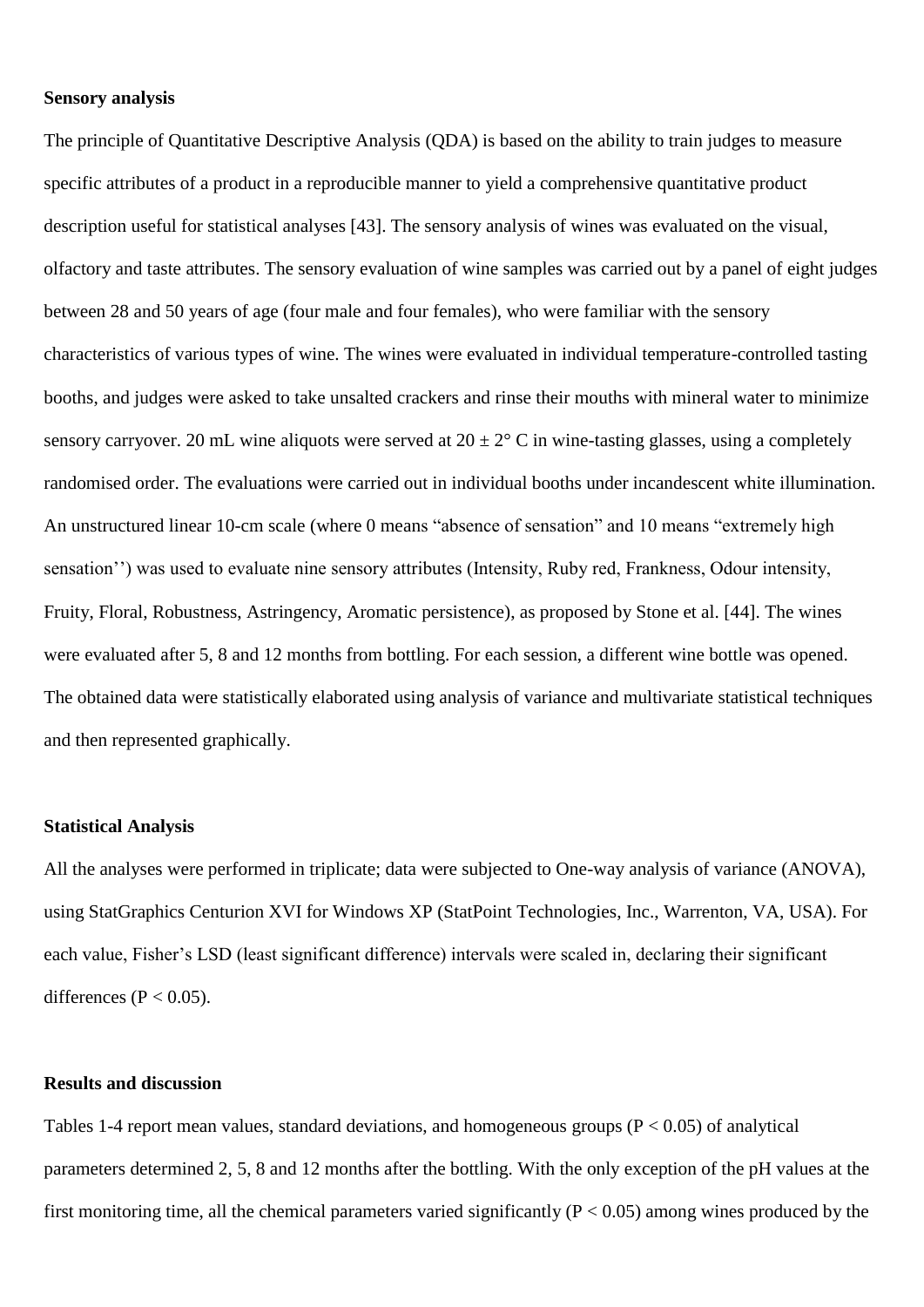different yeast strains at the different times. Regarding the A520 value (red component), the wines were significantly different and the wine produced by strain 5 exhibited the highest value to 8 months from bottling; this was in accordance with the values of total anthocyanins, total polyphenols (A280), Folin-Ciocalteu index, and colour intensity measured in wines obtained using this yeast. After 12 months from bottling, the wine produced by strain 6 showed the most intense red colour (3.479). Regarding the A620 value (blue component) and the colour intensity, the wines exhibited significant differences and were distributed into homogeneous groups in all the observations. The colour hue parameter is related to the type of pigments present in the wine but also to the oxidation degree of the phenolic compounds. After 2 and 5 months from the bottling, the wine produced by strain 4 exhibited the highest value, consistent with the lower value of the anthocyanins, and therefore it is considered a wine that tends to age more rapidly than the others. On the contrary, the wines produced by strain 1 and 5 exhibited after different times of bottling lower colour hue than the other samples, consistent with the total anthocyanin content, and therefore at some times their colour characteristics were better maintained. Regarding the Folin-Ciocalteu index, the wines were distributed into homogeneous groups at the different observations since the bottling and the total phenolic content measured by the Folin-Ciocalteu index confirmed the results of the total polyphenols (A280). The antioxidant activity of wines, expressed as a percentage of DPPH inactivation, showed significant differences among samples. Except the monitoring after 2 months, the highest antioxidant power was observed in wines produced by the Calabrian strains, whereas the wine produced by the control strain showed a lower percentage of DPPH inactivation. Organic acid contents in wines affect their stability, colour and flavour. Regarding the tartaric acid content, this parameter differed significantly depending on the yeast strain used: the wine produced by strain 5 showed the highest amount of tartaric acid respect to the other strains after two and twelve months from the bottling (5.029 and 3.752 g/L, respectively). This result could be ascribed to its ability to limit the acid's precipitation; on the other hand, the wine produced by strain 4 showed the lowest content of tartaric acid, probably for a more accentuated tartrate precipitation (3.709 and 2.758 g/L, respectively). Malolactic fermentation was not clearly developed in the wines after two months from the bottling; successively it proceeded with an expected decrease of malic acid and an increase of lactic acid, in particular in wine produced by the commercial strain 1 after 12 months (1.465 g/L). All the wines bottled from 2 months exhibited levels of acetic acid higher than is usual; this is probably due to the cap on the must surface that remained outside the fluid mass except for the duration of the daily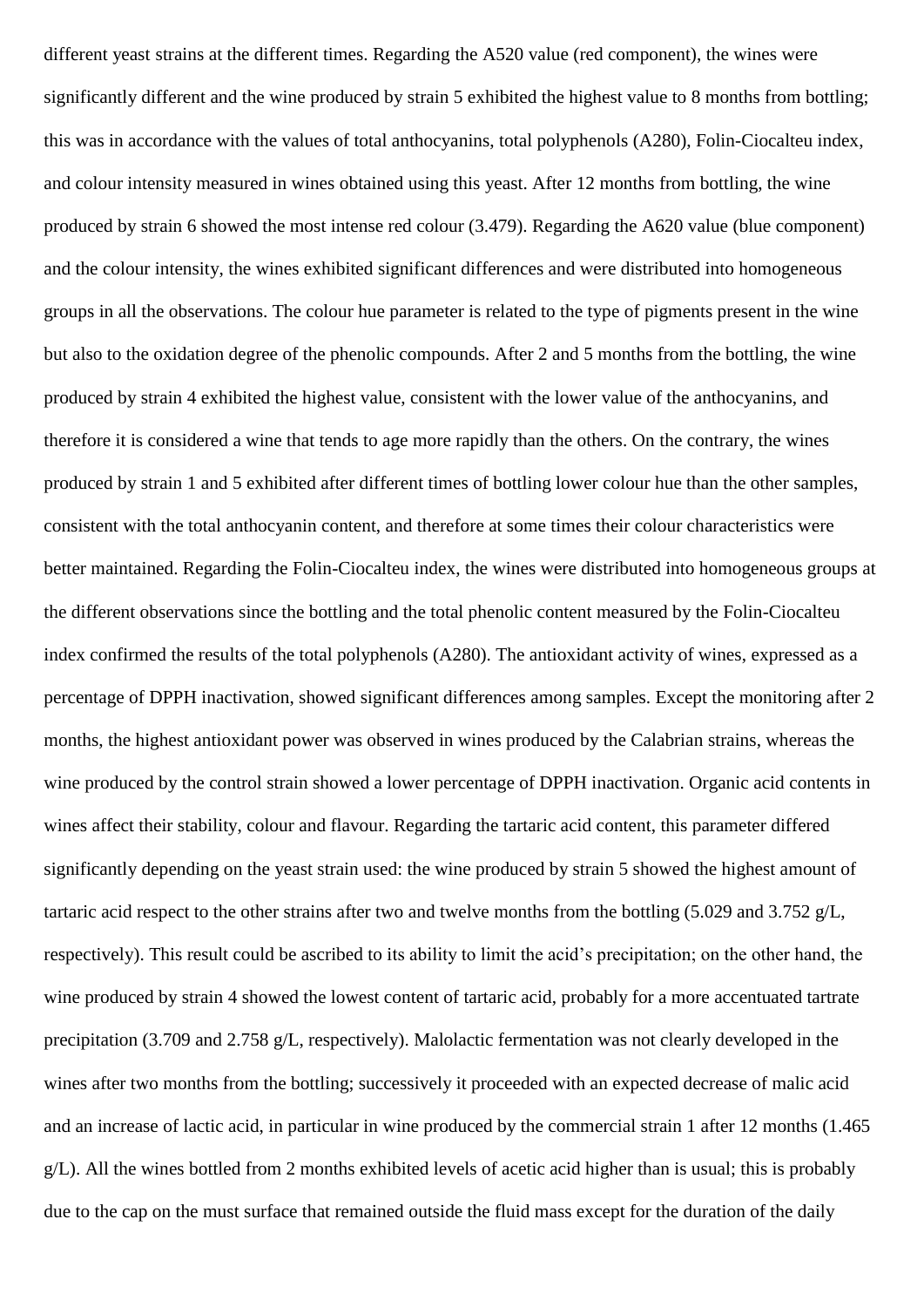punch down. However, 12 months after the bottling all the wines did not pass the legal limit of 1.2 g/L of acetic acid, which identifies one of wine faults [45]. Concerning the total tannin content of wines bottled from 2 months, all the values were in general quite high, considering the Gaglioppo variety. The highest level remained after 12 months in wine produced by strain 2 (4.510 g/L) and strain 6 (4.480 g/L), while the wine produced by strain 1 showed the lowest content (3.510 g/L). Looking at the pattern of anthocyanins by HPLC analysis, cyanidin-3-O-monoglucoside is the dominant anthocyanin for all the strains during grape must maceration; it is interesting to note that it is the anthocyanin present at the lowest concentration in many other cultivars. The following anthocyanin profile is characteristic of the Gaglioppo cultivar: high concentration of cyanidin-3-glucoside, followed by peonidin-3-glucoside, malvidin-3-glucoside, delphinidin-3-glucoside, and petunidin-3-glucoside; acylated anthocyanins are absent. Such anthocyanins decrease significantly with aging, with a concomitant increase in condensed products [46]. In fact, most of free anthocyanins will combine or condense with other phenolic compounds in red wines to form more complex and stable pigments, while a relatively small fraction disappears by degradation, oxidation, precipitation, or formation of other colourless compounds, such as castavinols which can act as a reserve of anthocyanins [47]. The evolution of the anthocyanins leads to interesting changes compared to their content before and after pressing (Fig. 1 and 2, respectively); indeed, two months from the bottling, we can observe percentage content of malvidin-3 glucoside and cyanidin-3-glucoside respectively increased and decreased compared to their content before and after pressing (initial data not reported).

The phenolic profile of the wines suggests that the wine starters used are able to extract the greatest amount of anthocyanins and phenolic compounds from the skins and the lowest amount of tannins from the seeds, as previously studied by Caridi et al. [8] on the Gaglioppo grape variety. Although tannins promote the formation of stable red pigments, and would be useful in the early stages of winemaking due to their high reactivity, high tannin content may affect the sensorial characteristics in a negative way. During the bottle aging, the single anthocyanin content in wines decreased in general, with significant differences among wine samples. Depending on stability of compounds, a decrease or an increase in the percentage were observed. After 12 months from the bottling, the peonidin-3-glucoside was present with the highest percentages in wines produced by strain 4, 5 and 6, whereas the delphinidin-3-glucoside and the petunidin-3-glucoside disappeared in all wine samples because less stable.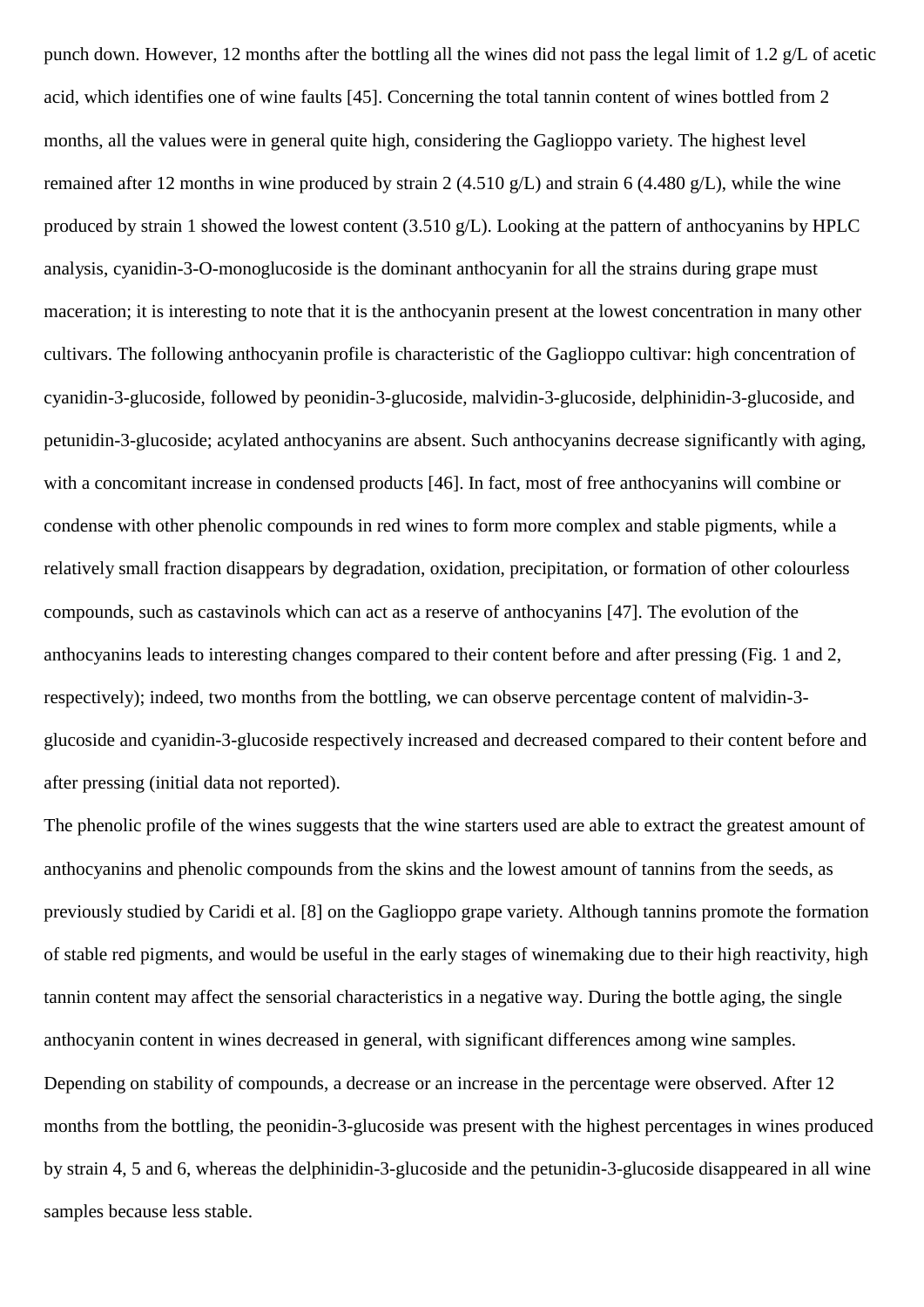In Fig. 3 the mean scores obtained by the sensory analysis of the wines after 8 and 12 months from the bottling are reported. Significant differences (P<0.01) were observed by judges for the floral and robustness attributes in wines after twelve months of bottling (Fig. 4 B). The wines are distributed in three homogeneous groups for floral attributes, showing the highest scores in the wines produced by strain 1 and 3. The visual attributes of intensity and ruby red were statistically different among samples after eight months of bottling, with the highest scores for wines produced by strain 3 and 4 respectively. The same samples are characterized by the highest fruity and odour intensity attribute scores (Fig. 3 A). Concerning the taste attributes, there were not significant (p>0.05) differences in the astringency and aromatic persistence perceptions of the wines. Statistical differences were observed in the wines after 12 months for robustness attribute. During the bottle aging, the judges observed an increase of the aromatic persistence attribute for all the evaluated wines. In particular, this sensory parameter was correlated to odour intensity by Pearson coefficient  $(p=0.54)$  in the wines after 12 months.

## **Conclusions**

In general, among the six wines there are significant differences, due to the wine starter used, for all the tested parameters. In details, the following technological parameters were significantly different from strain to strain: total acidity, alcoholic degree, tartaric, malic, lactic, and acetic acid, and free and total SO2, Moreover, the following phenolic parameters were significantly different from strain to strain: A420, A520, A620, colour intensity, colour hue, Folin-Ciocalteu index, percentage of DPPH inactivation, total anthocyanins, total polyphenols (A280), total tannins, delphinidin-3-glucoside, cyanidin-3-glucoside, petunidin-3-glucoside, peonidin-3-glucoside, and malvidin-3-glucoside. Some of the evaluated Calabrian strains contributed to the colour of wines during bottle aging with values of intensity higher than ones observed in wine produced by commercial strain. In particular, the strain 5 manifested the best aptitude to be used in the performed winemaking of Gaglioppo for the highest total amounts of anthocyanins, polyphenols and for the most intense colour of the wine. The obtained results could be so considered also for a production of new wines with high content of polyphenols. This validates the main role that wine yeast selection plays in enhancing the quality of red wine from low pigmented grape variety.

#### **Acknowledgments**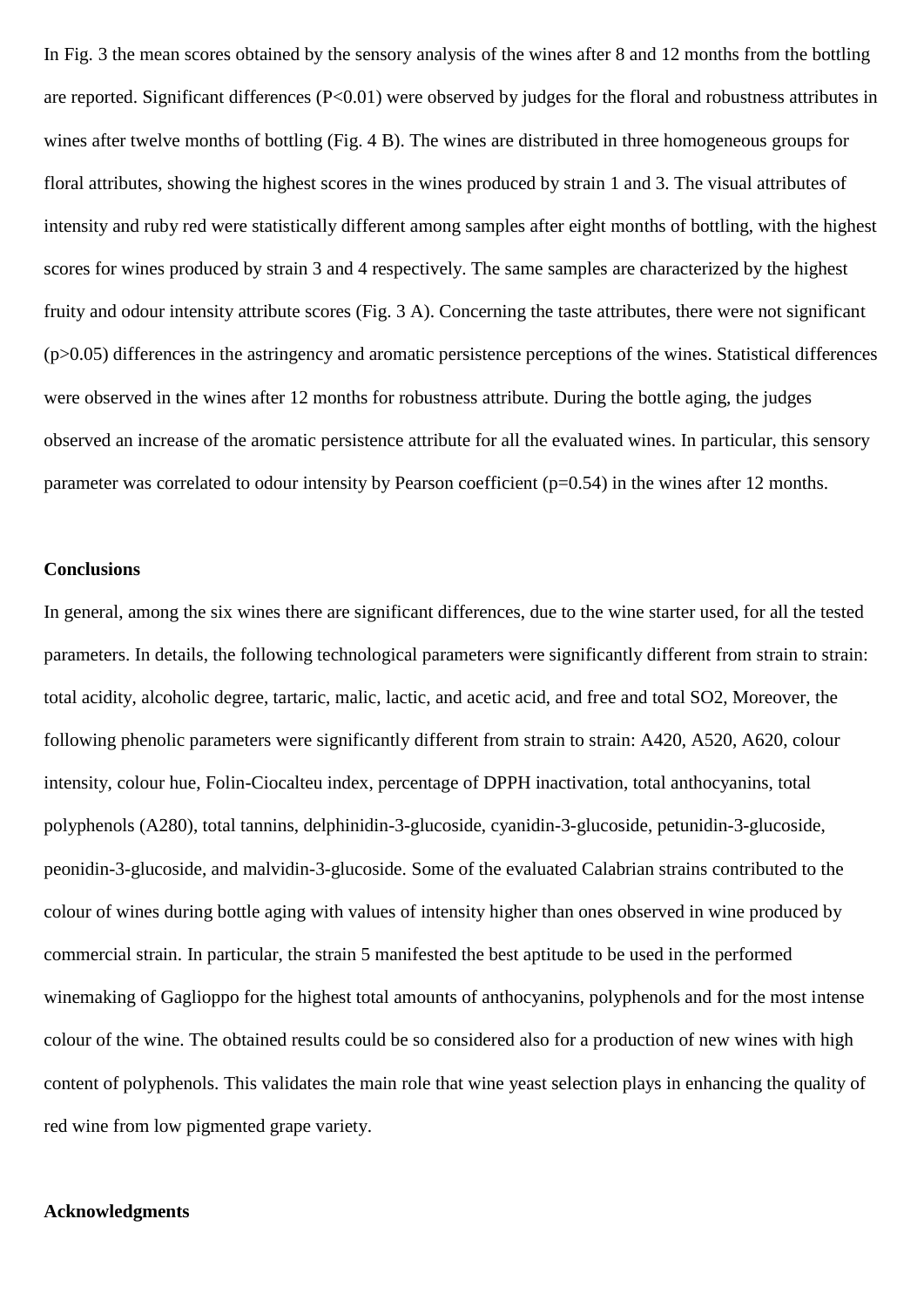This work received financial support of Calabria Region, APQ (Accordo di Programma Quadro), Action 3, Project MIGA (Miglioramento Gaglioppo).

# **Compliance with ethical standards**

**Conflict of interest: None.**

**Compliance with ethics requirements**: This article does not contain any studies with human or animal subjects.

# **References**

[1] Rice-Evans CA, Miller NJ, Paganga G (1997) Antioxidant properties of phenolic compounds. Reviews. Trends Plant Sci 2: 152–159.

[2] Netzel M, Strass G, Bitsch I, Konitz R, Christmann M, Bitcsh R (2003) Effect of grape processing on selected antioxidant phenolics in red wines. J Food Eng 56: 223–228.

[3] Dell'Agli M, Buscialà A, Bosisio E (2004) Vascular effects of wine polyphenols. Cardiovasc Res 63:593– 602.

[4] Zhao J, Wang J, Chen Y, Agarwal R (1999) Anti-tumor-promoting activity of a polyphenolic fraction isolated from grape seeds in the mouse skin two-stage initiation-promotion protocol and identification of procyanidin B5-3'-gallate as the most effective antioxidant constituent. Carcinogenesis 20: 1737–1745. [5] Vinci G, Eramo S, Nicoletti I, Restuccia D (2008), Influence of environmental an technological parameters on phenolic composition in red wine, J.Commodity Sci. Technol. Quality, 47(1 - 4): 245-266. [6] Lopez-Toledano A, Villano-Valencia D, Mayen M, Merida J, Medina M (2004) Interaction of yeasts with the products resulting from the condensation reaction between (+)-catechin and acetaldehyde. J Agr Food Chem 52: 2376–2381.

[7] Morata A, Gómez-Cordovés MC, Suberviola J, Bartolomé B, Colomo B, Suárez, JA (2003) Adsorption of anthocyanins by yeast cell walls during the fermentation of red wines. J Agr Food Chem 51: 4084–4088.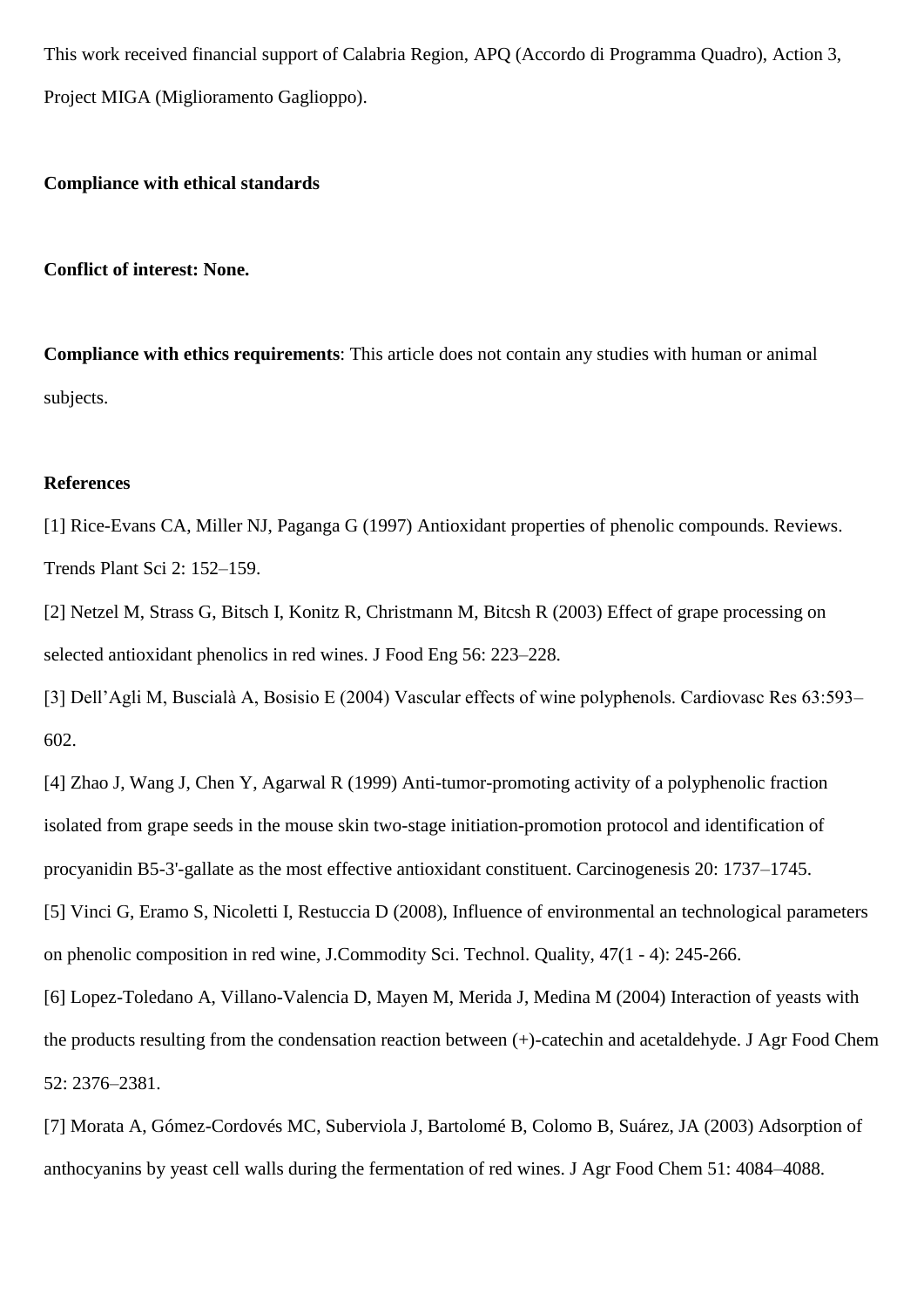[8] Caridi A, Cufari A, Lovino R, Palumbo R, Tedesco I (2004) Influence of yeast on polyphenol composition of wine. Food Technol Biotech 42: 37–40.

[9] Medina K, Boido E, Dellacassa E, Carrau F (2005) Yeast interactions with anthocyanins during red wine fermentation. Am J Enol Viticult 56: 104–109.

[10] Caridi A (2006) Enological functions of parietal yeast mannoproteins. Anton Leeuw Int J G 89: 417–422. [11] Morata A, Gómez-Cordovés MC, Calderón F, Suárez JA (2006) Effects of pH, temperature and SO2 on the formation of pyranoanthocyanins during red wine fermentation with two species of Saccharomyces. Int J Food Microbiol 106: 123–129.

[12] Sidari R, Postorino S, Caparello A, Caridi A (2007) Evolution during the wine aging colour and tannin induced by wine starters. Ann Microbiol 57: 197–201.

[13] Di Lorenzo A, Bloise N, Meneghini S, Sureda A Tenore GC, Visai L, Arciola CR, Daglia M (2016) Effect of Winemaking on the Composition of Red Wine as a Source of Polyphenols for Anti-Infective Biomaterials. Materials 9: 316.

[14] Lijavetzky D, Ruiz-García L, Cabezas JA, Andrés MT, Bravo G, Ibáñez A, Carreño J, Cabello F, Ibáñez J, Martínez-Zapater J (2006) Molecular genetics of berry colour variation in table grape. Mol Genet Genomics 276:427–435.

[15] Escot S, Feuillat M, Dulau L, Charpentier C (2001) Release of polysaccharides by yeast and the influence of polysaccharides on colour stability and wine astringency. Aust J Grape Wine Res 7: 153-159.

[16] Riou V, Vernhet A, Doco T, Moutounet M (2002) Aggregation of grape seed tannins in model wine effect of wine polysaccharides. Food Hydrocolloid 16: 17-23.

[17] Vasserot Y, Caillet S, Maujean A (1997) Study of anthocyanin adsorption by yeast lees. Effect of some physicochemical parameters. Am J Enol Vitic 48: 433-437.

[18] Vernhet A, Pellerin P, Prieur C, Osmianski J, Moutounet M (1996) Charge properties of some grape and wine polysaccharide and polyphenolic fractions. Am J Enol Vitic 47: 25-29.

[19] Samant SK, Singhal RS, Kulkaml PR, Rege DV (1993) Protein-polysaccharide interactions: a new approach in food formulation. Int J Food Sci Tech 28: 547-562.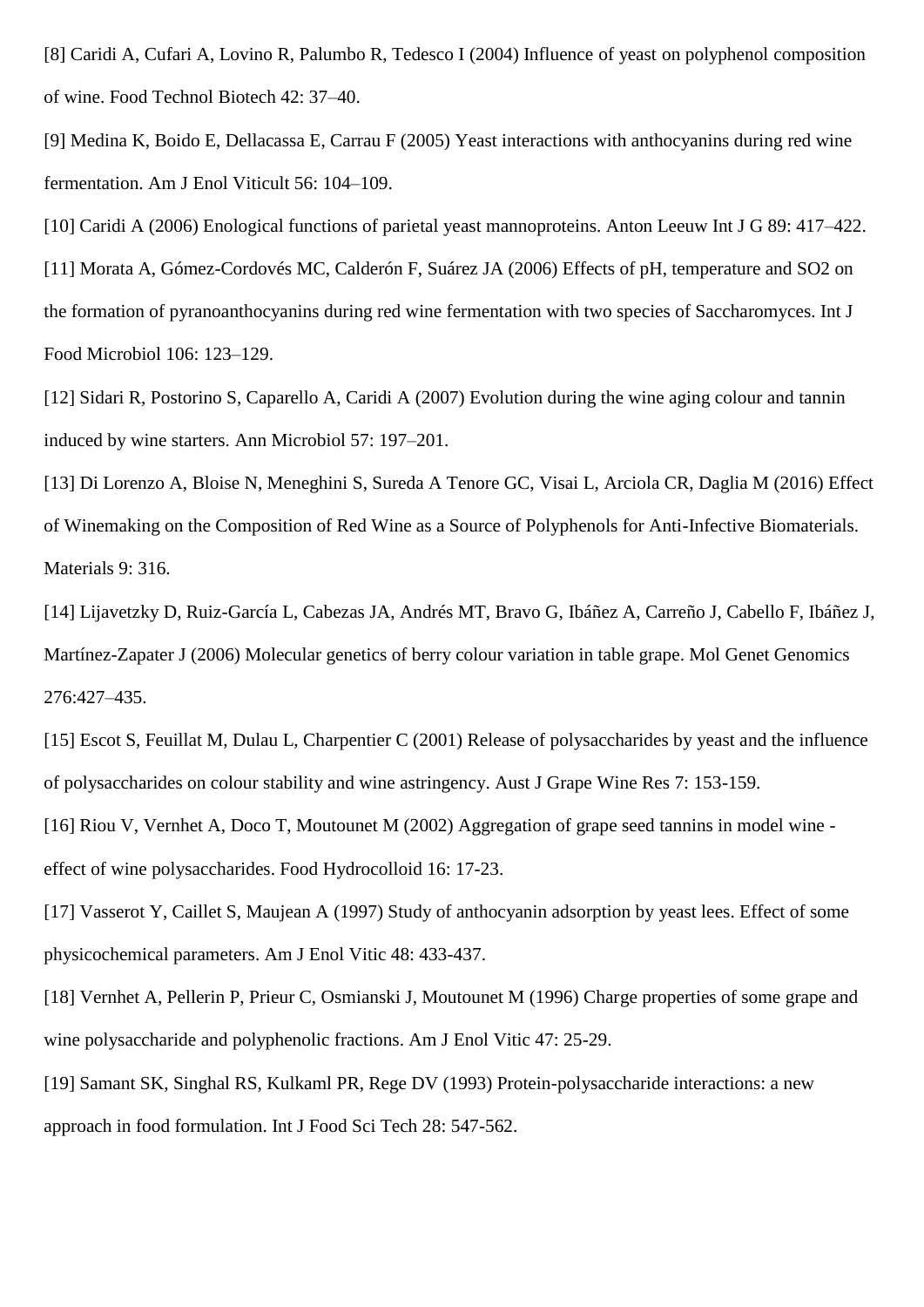[20] Busse-Valverde N, Bautista-Ortín AB, Gómez-Plaza E, Fernández- Fernández JI, Gil-Muňoz R (2012) Influence of skin maceration time on the proanthocyanidin content of red wines. Eur Food Res Technol 235: 1117–1123.

[21] Pomar F, Novo M, Masa A (2005) Varietal differences among the anthocyanin profiles of 50 red table grape cultivars studied by high performance liquid chromatography. J Chromatogr A 1094: 34–41.

[22] Ferrandino A, Guidoni S (2010) Anthocyanins, flavonols and hydroxycinnamates: an attempt to use them to discriminate Vitis vinifera L. cv. Barbera clones. Eur Food Res Technol 230: 417–427.

[23] Cortell JM, Halbleib M, Gallagher AV, Righetti TL, Kennedy JA (2007) Influence of vine vigor on grape (Vitis vinifera L. cv. Pinot Noir) anthocyanins. 1. Anthocyanin concentration and composition in fruit. J Agr Food Chem 55: 6575–6584.

[24] Cortell JM, Halbleib M, Gallagher AV, Righetti TL, Kennedy JA (2007) Influence of vine vigor on grape (Vitis vinifera L. cv. Pinot Noir) anthocyanins. 2. Anthocyanin and pigmented polymers in wine. J Agr Food Chem 55: 6585–6595.

[25] González-Neves G, Franco J, Barreiro L, Gil G, Moutounet M, Carbonneau A (2007) Varietal differentiation of Tannat, Cabernet-Sauvignon and Merlot grapes and wines according to their anthocyanic composition. Eur Food Res Technol 225:111–117.

[26] Wrolstad RE, Durst RW, Lee J (2005) Tracking color and pigment changes in anthocyanin products. Trends Food Sci Tech 16: 423–428.

[27] Lopes P, Richard T, Saucier C, Teissedre PL, Monti JP, Glories Y (2007) Anthocyanone A: A Quinone methide derivative resulting from malvidin 3-O-glucoside degradation. J Agr Food Chem 55: 2698−2704. [28] Mazza G, Francis FJ (1995) Anthocyanins in Grapes and Grape Products. Cr Rev Food Sci, 3: 341-371. [29] Agati G, Meyer S, Matteini P, Cerovic,ZG (2007) Assessment of anthocyanins in grape (Vitis vinifera L.) berries using a non-invasive chlorophyll fluorescence method. Journal of Agricultural and Food Chemistry 55(4):1053-1061.

[30] Lovino R, Baiano A, Pati S, Faccia M, Gambacorta G (2006) Phenolic composition of red grapes grown in Southern Italy. Ital J Food Sci 18: 177–186.

[31] Mattivi F, Guzzon R, Vrhovsek U, Stefanini M, Velasco R (2006) Metabolite profiling of grape: flavonols and anthocyanins. J Ag. Food Chem 54: 7692–7702.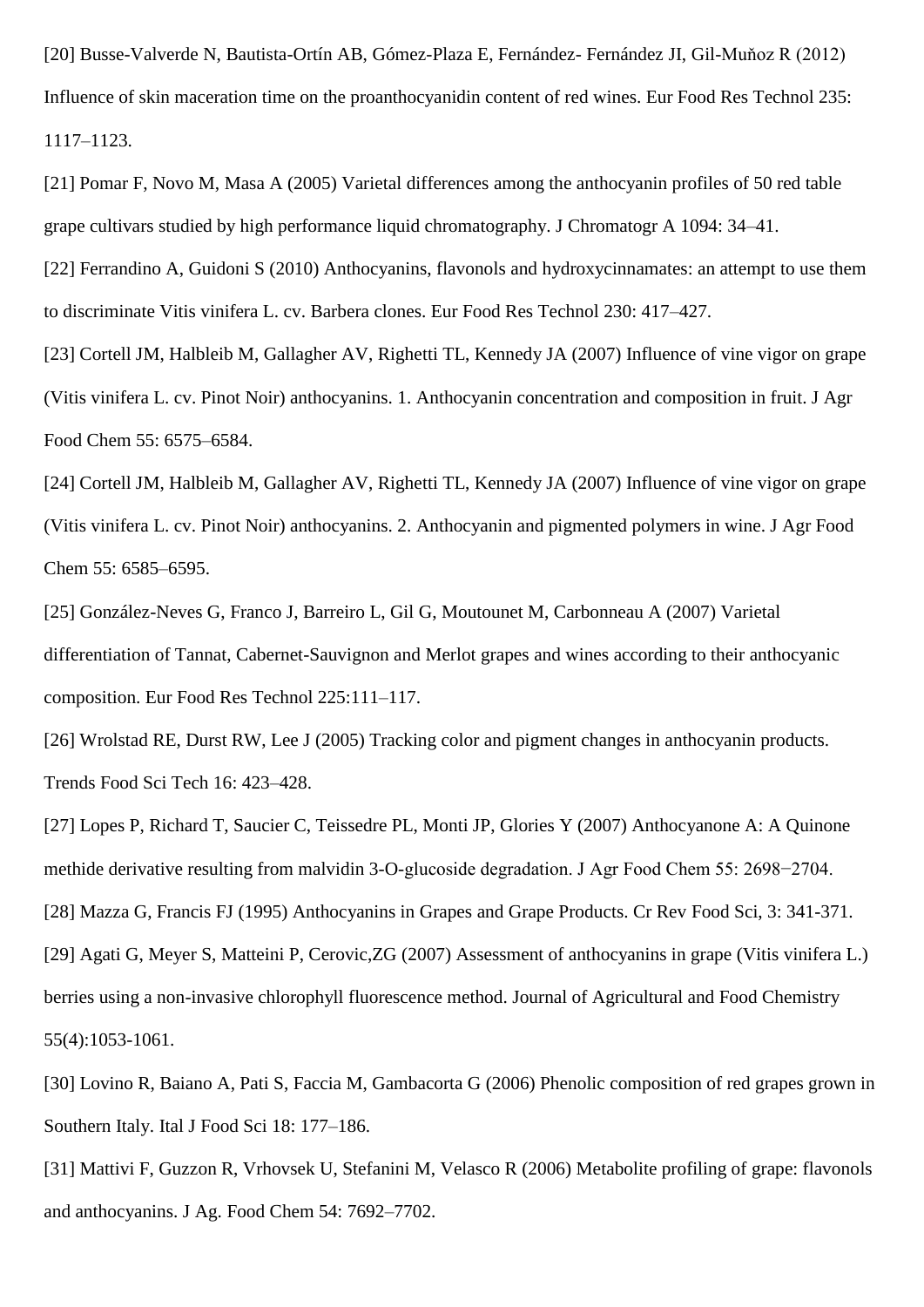[32] Brouillard R, Chassaing S, Fougerousse A (2003) Why are grape/fresh wine anthocyanins so simple and why is it that red wine color lasts so long? Phytochemistry 64: 1179–1186.

[33] Kelebek H, Canbas A, Selli S (2009) Effects of different maceration times and pectolytic enzyme addition on the anthocyanin composition of Vitis vinifera cv. Kalecik karasi wines. J Food Process Pres 33: 296–311. [34] Caridi A, Cariello C, Chirico A, De Bruno A, De Salvo E, Piscopo A, Poiana M, Punturiero D, Sergi A, Sidari R (2013) Check of four generations of Saccharomyces cerevisiae for adsorption activity during winemaking. V International Conference on Environmental, Industrial and Applied Microbiology, BioMicroWorld2013. Madrid (Spain), 2-4 October 2013, p.175.

[35] European Union Commission (1990) Commission Regulation No 2676/1990 of September 17 1990. Official Journal of the European Union, 33: 1-192.

[36] European Union Commission (2010) Commission Regulation No 606/2009 of July 10 2009. Official Journal of the European Union, 43: 1-60.

[37] Glories Y (1984) The color of red wines. Part 2. Measurement, origin, and interpretation. Connaiss Vigne Vin 18: 253–271.

[38] Lee J, Durst RW, Wrolstad RE (2005) Determination of Total Monomeric Anthocyanin Pigment Content of Fruit Juices, Beverages, Natural Colorants, and Wines by the pH Differential Method: Collaborative Study. J AOAC Int 88(5): 1269-1278.

[39] Cetó X, Gutiérrez JM , Gutiérrez M, Céspedes F, Capdevila J , Mínguez S, Jiménez-Jorquera C, del Valle M (2012) Determination of total polyphenol index in wines employing a voltammetric electronic tongue. Anal Chim Acta 732: 172–179

[40] Molyneux P (2004) The use of the stable free radical diphenylpicrylhydrazyl (DPPH) for estimating antioxidant activity. Songklanakarin J Sci and Technology, 26, 211–219.

[41] OIV (Organisation International de la Vigne et du Vin) 2007. Recueil International des Methodes d'Analyses. Ed. Officielle. Paris.

[42] Weinges K, Nader FW (1982) Proanthocyanidins. In Anthocyanins as food colors (P. Markakis, ed.) Academic Press, New York.

[43] Chapman KW, Lawless HT, Boor KJ (2001) Quantitative descriptive analysis and principal component analysis for sensory characterization of ultrapasteurized milk. J Dairy Sci 84:12–20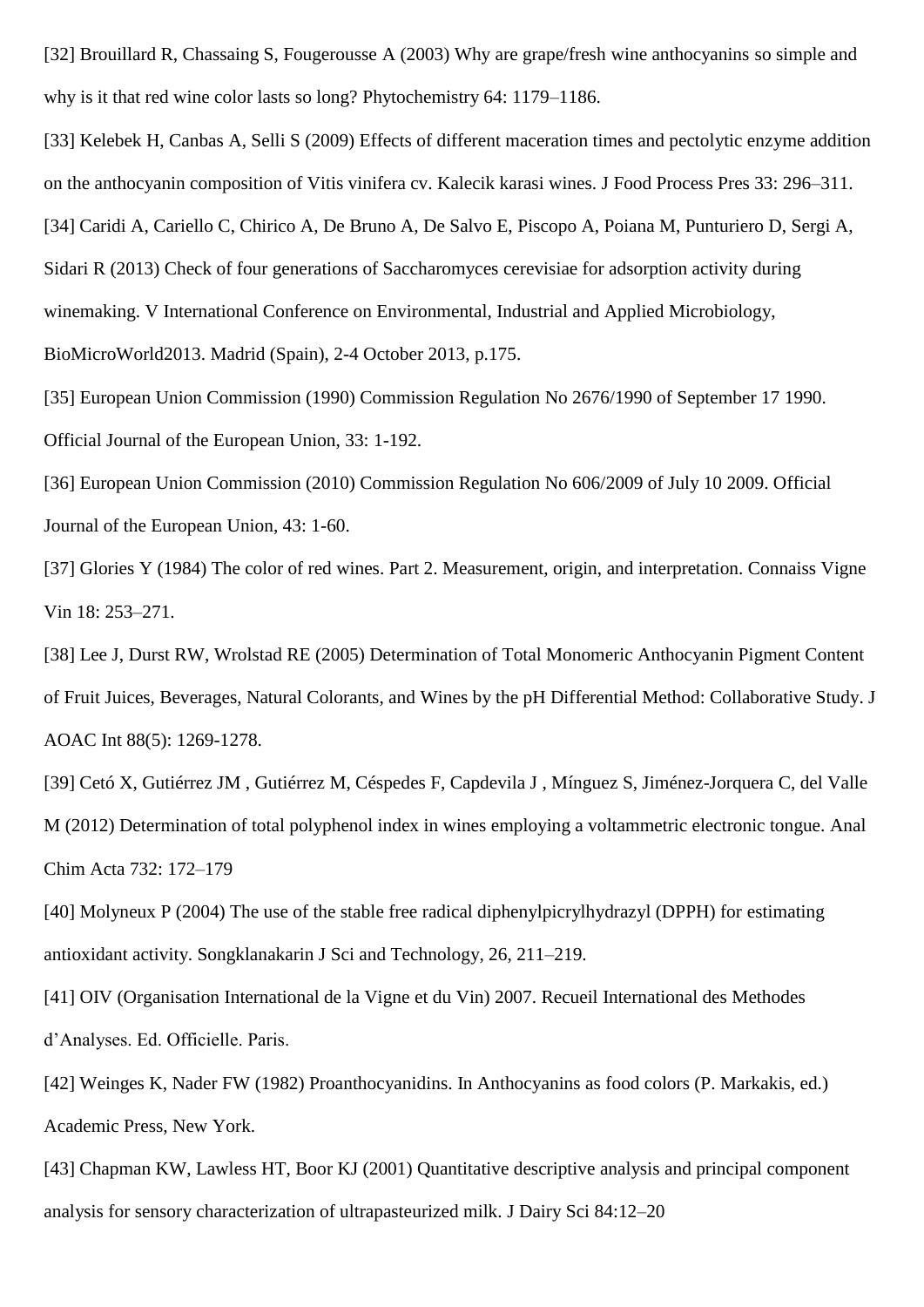- [44] Stone HS, Sidel JL, Oliver S, Woosley A, Singleton RC (1974) Sensory evaluation by Quantitative Descriptive Analysis. Food Tech: 28: 24–34.
- [45] European Union Commission (2009) Commission regulation No 606/2009 of 24 July 2009. Official Journal of the European Union, 193: 31.
- [46] Monagas M, Bartolomé B, Gómez-Cordovés C (2005) Evolution of polyphenols in red wines from Vitis vinifera L. during aging in the bottle. Eur Food Res Technol 220: 331–340.
- [47] Castagnino C, Vercauteren J, Castavinol A (1996) New series of polyphenols from Bordeaux red wines. Tetrahedron Lett 37: 7739–7742.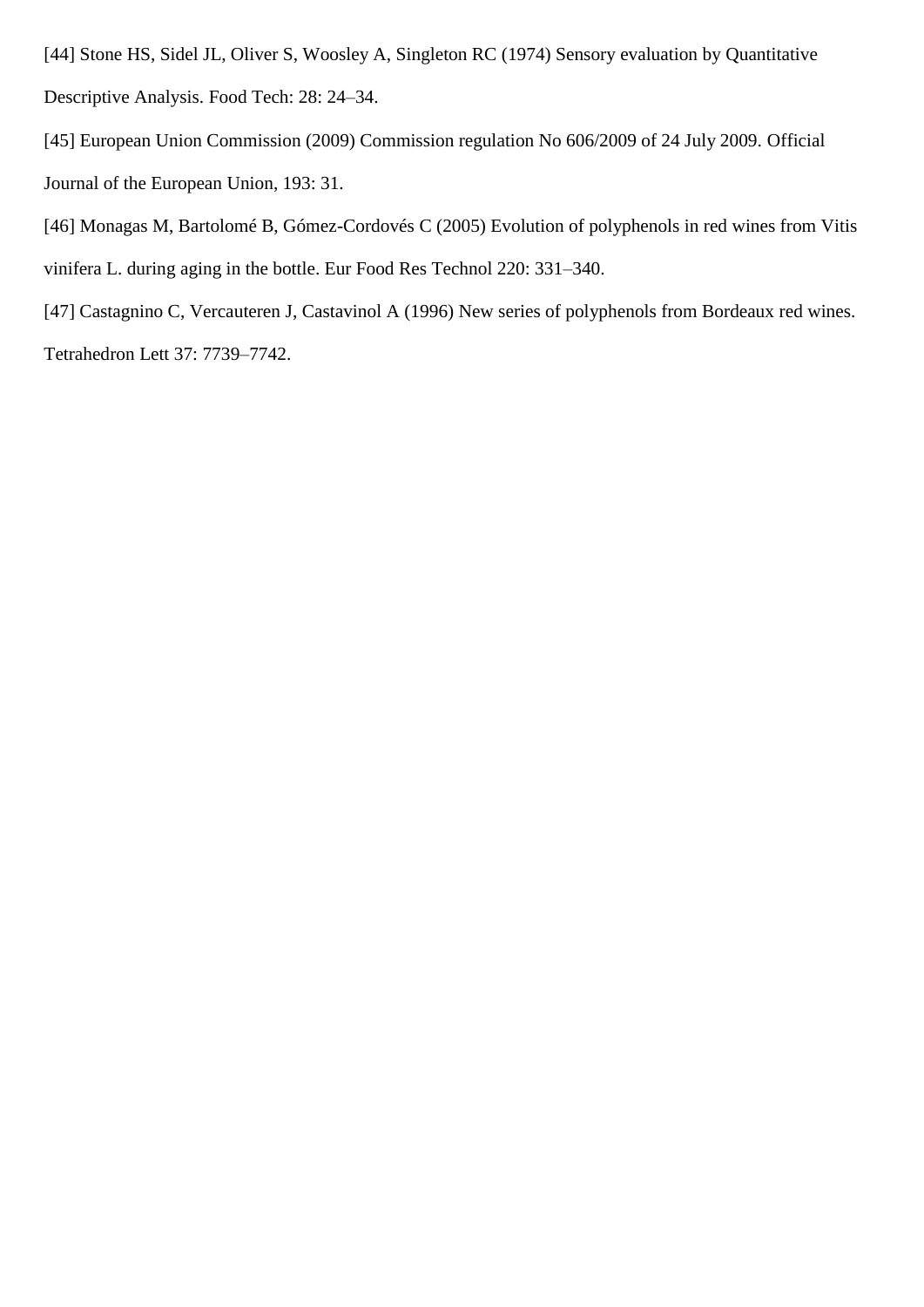| Table 1 Chemical composition of the wines 2 months from the bottling |  |  |  |  |  |  |  |  |
|----------------------------------------------------------------------|--|--|--|--|--|--|--|--|
|----------------------------------------------------------------------|--|--|--|--|--|--|--|--|

| Analytic parameters         | Strains*            |                     |                     |                      |                      |                      |  |  |
|-----------------------------|---------------------|---------------------|---------------------|----------------------|----------------------|----------------------|--|--|
|                             | 1                   | $\overline{2}$      | 3                   | 4                    | 5.                   | 6                    |  |  |
| pH                          | $3.29 \pm 0.23a$    | $3.29 \pm 0.25a$    | $3.42 \pm 0.02a$    | $3.50 \pm 0.05a$     | $3.30 \pm 0.18a$     | $3.45 \pm 0.07a$     |  |  |
| Total acidity               | $7.24 \pm 0.35a$    | $7.73 \pm 0.07$ bc  | $7.61 \pm 0.07$ b   | $8.01 \pm 0.18$ cd   | $8.23 \pm 0.04d$     | $8.63 \pm 0.28e$     |  |  |
| Alcoholic degree            | $12.00 \pm 0.07a$   | $12.50 \pm 0.00$ b  | $12.75 \pm 0.07c$   | $13.10 \pm 0.00d$    | $13.30 \pm 0.14e$    | $12.75 \pm 0.07c$    |  |  |
| A420                        | $2.530 \pm 0.009a$  | $2.530 + 0.005a$    | $2.541 + 0.006a$    | $2.779 + 0.015$      | $2.945 + 0.017c$     | $2.776 \pm 0.020$    |  |  |
| A520                        | $3.373 \pm 0.017c$  | $3.276 \pm 0.017a$  | $3.341 \pm 0.010b$  | $3.456 \pm 0.006d$   | $3.970 \pm 0.011$ f  | $3.693 \pm 0.012e$   |  |  |
| A620                        | $0.773 \pm 0.009c$  | $0.701 + 0.007a$    | $0.718 \pm 0.001b$  | $0.867 + 0.005f$     | $0.832 + 0.005e$     | $0.820 \pm 0.003$ d  |  |  |
| Colour intensity            | $6.676 \pm 0.034c$  | $6.507 \pm 0.024a$  | $6.599 \pm 0.008$ b | $7.102 \pm 0.019d$   | $7.747 \pm 0.032f$   | $7.289 \pm 0.034e$   |  |  |
| Colour hue                  | $0.750 \pm 0.002$ b | $0.772 \pm 0.004d$  | $0.761 \pm 0.004c$  | $0.804 \pm 0.004e$   | $0.742 \pm 0.002a$   | $0.752 \pm 0.003b$   |  |  |
| Folin-Ciocalteu index       | $62.75 \pm 0.87a$   | $70.08 + 0.63b$     | $73.08 \pm 0.38c$   | $69.67 + 0.52b$      | $78.08 \pm 0.76$ d   | $77.33 \pm 1.01d$    |  |  |
| DPPH (% of inactivation)    | $43.23 \pm 1.43c$   | $48.99 \pm 1.86$ d  | $42.92 \pm 0.64$ bc | 39.59 ± 2.67abc      | $38.95 \pm 1.41$ ab  | 38.78 ± 0.95a        |  |  |
| Tartaric acid (g/L)         | $4370 \pm 0.059$    | $4.282 \pm 0.030b$  | $4.323 \pm 0.180b$  | $3.709 \pm 0.465a$   | $5.029 \pm 0.031c$   | $4.087 \pm 0.046$ ab |  |  |
| Malic acid (g/L)            | $1.161 \pm 0.067$ b | $0.909 + 0.120$ ab  | $0.837 + 0.054a$    | $1.136 \pm 0.198b$   | $0.984 \pm 0.012$ ab | $1.173 \pm 0.103b$   |  |  |
| Lactic acid (g/L)           | $0.121 \pm 0.005c$  | $0.033 \pm 0.008a$  | $0.020 \pm 0.001a$  | $0.045 \pm 0.021$ ab | $0.083 \pm 0.032$ bc | $0.058 \pm 0.020$ ab |  |  |
| Acetic acid (g/L)           | $0.447 \pm 0.001a$  | $0.534 \pm 0.016c$  | $0.380 \pm 0.059a$  | $0.614 \pm 0.027d$   | $0.527 \pm 0.015c$   | $0.586 \pm 0.033$ d  |  |  |
| Total anthocyanins (mg/L)   | $25.23 \pm 1.14b$   | $25.69 + 1.51b$     | $25.56 + 0.57$      | $22.79 + 1.11a$      | $30.60 + 0.95c$      | $25.27 \pm 2.00b$    |  |  |
| Free SO <sub>2</sub> (mg/L) | $32.0 \pm 0.0$ ab   | $29.9 \pm 3.7a$     | $34.1 \pm 3.7$ ab   | $27.7 \pm 3.7a$      | $40.5 \pm 9.8$ b     | $36.3 \pm 7.4$ ab    |  |  |
| Total SO2 (mg/L)            | $61.9 \pm 3.7a$     | $61.9 \pm 3.7a$     | $70.4 \pm 6.4a$     | $64.0 \pm 11.1a$     | $87.5 \pm 13.3b$     | $72.5 \pm 9.8$ ab    |  |  |
| Total polyphenols (A280)    | $56.6 \pm 0.2a$     | $63.2 \pm 1.3b$     | $65.5 \pm 0.3c$     | $67.2 \pm 0.0d$      | $72.4 \pm 0.1$ f     | $68.5 \pm 0.2e$      |  |  |
| Total tannins (g/L)         | $5.873 \pm 0.008$ d | $9.038 \pm 0.019$ f | $5.567 \pm 0.011b$  | $7.795 \pm 0.031e$   | $5.624 \pm 0.004c$   | $5.435 \pm 0.017a$   |  |  |
| Delphinidin-3-glucoside (%) | $8.27 \pm 0.24b$    | $8.02 \pm 0.07$ bc  | $7.94 \pm 0.01b$    | $7.11 + 0.30a$       | $7.17 \pm 0.12a$     | $13.12 \pm 0.30d$    |  |  |
| Cyanidin-3-glucoside (%)    | $17.95 \pm 1.49c$   | $16.67 \pm 0.41c$   | $16.38 \pm 0.29c$   | $12.65 \pm 0.06b$    | $19.30 \pm 0.13e$    | $9.89 \pm 0.49a$     |  |  |
| Petunidin-3-glucoside (%)   | $10.96 \pm 0.29$    | $10.57 \pm 0.17$ b  | $10.92 \pm 0.24c$   | $17.99 \pm 0.34d$    | $10.08 \pm 0.06a$    | $18.88 \pm 0.04e$    |  |  |
| Peonidin-3-glucoside (%)    | $23.81 \pm 0.04c$   | $25.27 \pm 0.50c$   | $23.90 \pm 0.12b$   | $28.31 \pm 1.22d$    | $25.35 \pm 0.40c$    | $17.80 \pm 0.07a$    |  |  |
| Malvidin-3-glucoside (%)    | $38.99 \pm 0.91c$   | $39.47 \pm 0.34$ cd | $40.87 \pm 0.06e$   | $33.95 \pm 1.31a$    | $38.09 \pm 0.71b$    | $40.31 \pm 0.16$ de  |  |  |

Results are expressed as mean values,  $(n = 3) \pm$  standard deviations; identical letters in row indicate no significant differences at  $p < 0.05$ 

\* 1 = Zymaflore F15, 2 = RC029-2CxRC039-3C(7)-1C, 3 = RC029-2CxRC039-3C(7)-3A, 4 = RC029-1DxRC039-3C(4)-1A, 5 = RC029-1DxRC039-3C(4)-1A, 5 = RC029-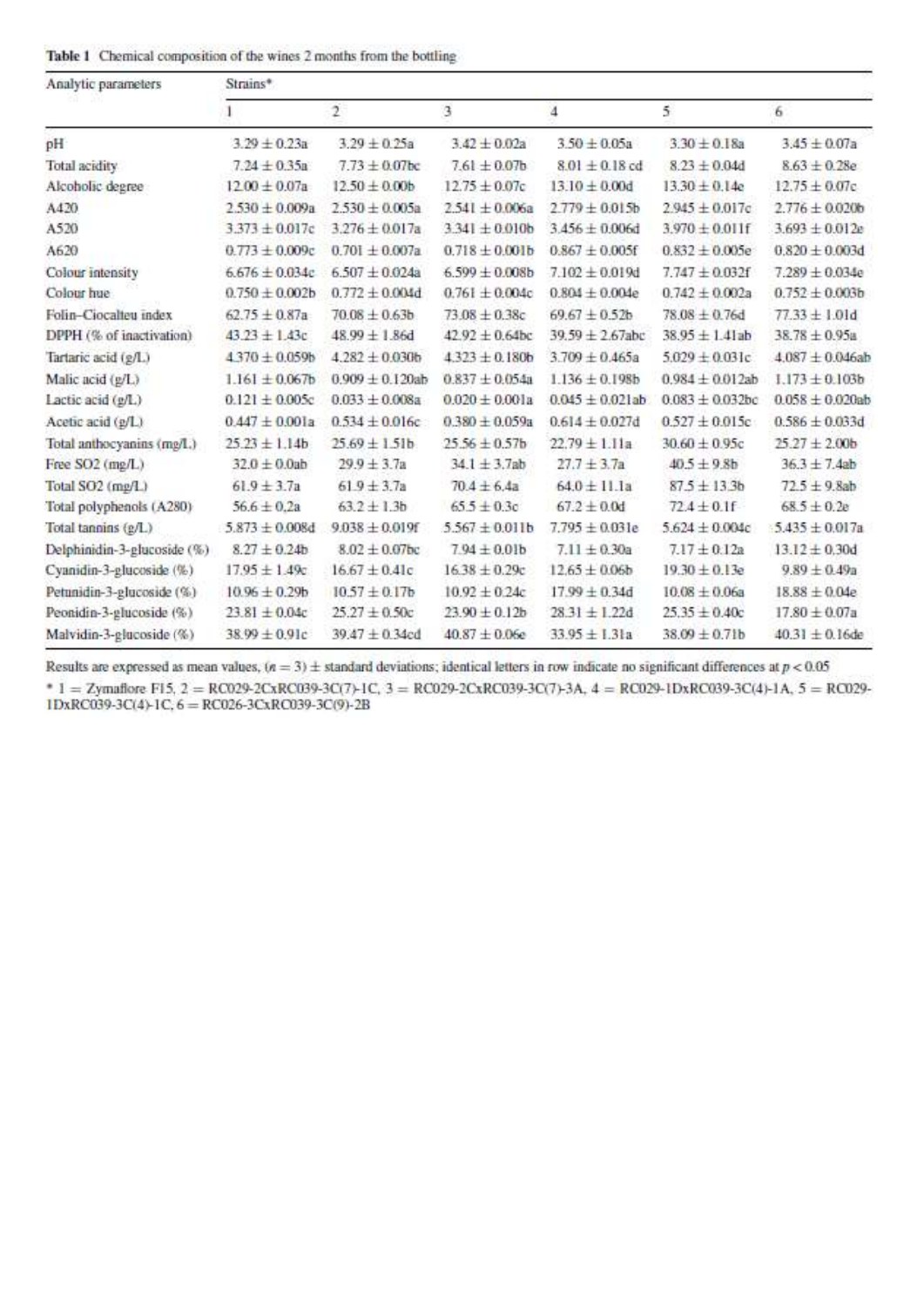|  | Table 2 Chemical composition of the wines 5 months from the bottling |  |  |  |
|--|----------------------------------------------------------------------|--|--|--|
|  |                                                                      |  |  |  |

| Analytic parameters                   | Strains*             |                         |                     |                      |                      |                      |  |  |
|---------------------------------------|----------------------|-------------------------|---------------------|----------------------|----------------------|----------------------|--|--|
|                                       |                      | $\overline{\mathbf{2}}$ | 3                   | 4                    | 5                    | 6                    |  |  |
| pH                                    | $3.42 \pm 0.02d$     | $3.40 \pm 0.01$ cd      | $3.36 \pm 0.01b$    | $3.42 \pm 0.02d$     | $3.33 \pm 0.00a$     | $3.39 \pm 0.01c$     |  |  |
| Total acidity                         | $7.14 \pm 0.06a$     | $7.83 \pm 0.09$ b       | $7.70 \pm 0.03b$    | $8.38 \pm 0.09c$     | $8.32 \pm 0.11c$     | $8.63 \pm 0.02$ d    |  |  |
| $A_{420}$                             | $2.610 \pm 0.008$ b  | $2.581 \pm 0.009a$      | $2.573 \pm 0.009a$  | $3.305 + 0.009e$     | $3.016 \pm 0.006d$   | $2.983 \pm 0.003c$   |  |  |
| $A_{520}$                             | $2.849 \pm 0.009$ b  | $2.728 \pm 0.010a$      | $2.734 \pm 0.006a$  | $3.250 \pm 0.002$ d  | $3.265 \pm 0.005e$   | $3.165 \pm 0.009c$   |  |  |
| $A_{620}$                             | $0.883 \pm 0.007$ b  | $0.803 \pm 0.007a$      | $0.807 \pm 0.005a$  | $1.121 \pm 0.001d$   | $0.942 \pm 0.004c$   | $0.945 \pm 0.009c$   |  |  |
| Colour intensity                      | $6.342 \pm 0.024b$   | $6.112 \pm 0.026a$      | $6.114 \pm 0.020a$  | $7.676 \pm 0.010e$   | $7.223 \pm 0.015d$   | $7.093 \pm 0.003c$   |  |  |
| Colour hue                            | $0.916 \pm 0.000$ a  | $0.946 \pm 0.000$ d     | $0.941 \pm 0.001c$  | $1.017 \pm 0.002e$   | $0.924 + 0.000b$     | $0.943 \pm 0.002c$   |  |  |
| Folin-Ciocalteu index                 | $43.93 \pm 0.61a$    | $49.76 \pm 0.45b$       | $51.96 \pm 0.27$ cd | $48.98 \pm 0.33b$    | $53.52 \pm 0.47d$    | $50.76 \pm 0.26$ bc  |  |  |
| DPPH (% of inactivation)              | $46.70 \pm 0.92a$    | $54.89 \pm 1.99c$       | $52.55 \pm 1.50$ bc | $58.95 \pm 1.47d$    | $54.79 \pm 2.06$ bc  | $52.14 \pm 0.91b$    |  |  |
| Tartaric acid (g/L)                   | $3.069 \pm 0.132$ ab | $2.998 \pm 0.103a$      | $3.560 \pm 0.011d$  | $2.965 \pm 0.016a$   | $3.322 \pm 0.216c$   | $3.191 \pm 0.073$ bc |  |  |
| Malic acid (g/L)                      | $0.638 \pm 0.066b$   | $0.531 \pm 0.044a$      | $0.525 \pm 0.026a$  | $0.722 \pm 0.092c$   | $0.622 \pm 0.084$    | $0.671 \pm 0.036$ bc |  |  |
| Lactic acid (g/L)                     | $0.169 \pm 0.023c$   | $0.109 \pm 0.019$       | $0.082 \pm 0.006a$  | $0.093 \pm 0.003$ ab | $0.087 \pm 0.002$ ab | $0.103 \pm 0.031$ ab |  |  |
| Acetic acid (g/L)                     | $0.348 \pm 0.150$ bc | $0.276 \pm 0.007$ ab    | $0.249 + 0.008a$    | $0.367 \pm 0.013c$   | $0.249 \pm 0.001a$   | $0.353 \pm 0.004$ bc |  |  |
| Total anthocyanins (mg/L)             | $25.20 \pm 2.61$ bc  | $25.92 \pm 0.84$ bc     | $23.29 + 2.52b$     | $19.04 \pm 2.42a$    | $27.95 \pm 0.84c$    | $23.87 + 1.41b$      |  |  |
| Total polyphenols (A <sub>280</sub> ) | $63.5 \pm 2.2a$      | $62.6 \pm 1.0a$         | $68.3 \pm 0.9$      | $69.6 \pm 2.9$ bc    | $74.8 \pm 2.1$ d     | $72.5 \pm 2.8$ cd    |  |  |
| Total tannins (g/L)                   | $4.446 \pm 0.170b$   | $4.130 \pm 0.120a$      | $4.982 \pm 0.090c$  | $4.964 \pm 0.120c$   | $4.968 \pm 0.300c$   | $5.471 \pm 0.140d$   |  |  |
| Delphinidin-3-glucoside (%)           | $5.76 \pm 0.58$ b    | $4.24 \pm 0.59a$        | $5.21 \pm 0.98$ b   | $3.99 \pm 0.12a$     | $5.35 \pm 0.13h$     | $5.30 + 0.03b$       |  |  |
| Cyanidin-3-glucoside (%)              | $18.94 \pm 1.59d$    | $17.18 \pm 0.06c$       | $15.82 \pm 0.24b$   | $10.87 \pm 0.21a$    | $18.23 \pm 0.14d$    | $20.24 \pm 1.14e$    |  |  |
| Petunidin-3-glucoside (%)             | $13.85 \pm 0.07$ b   | $10.05 \pm 0.44a$       | $9.67 \pm 0.54a$    | $17.50 \pm 0.46c$    | $13.40 \pm 0.38b$    | $17.58 \pm 0.80c$    |  |  |
| Peonidin-3-glucoside (%)              | $43.32 \pm 0.73b$    | $49.68 \pm 1.77d$       | $45.44 \pm 1.12c$   | $3030 \pm 1.35a$     | $49.89 \pm 0.14d$    | $46.81 \pm 0.94c$    |  |  |
| Malvidin-3-glucoside (%)              | $18.13 \pm 2.96c$    | $18.84 \pm 1.99c$       | $23.85 \pm 0.64d$   | $37.33 \pm 1.90e$    | $13.13 \pm 0.22b$    | $10.06 \pm 0.57a$    |  |  |

Results are expressed as mean values,  $(n = 3) \pm$  standard deviations; identical letters in row indicate no significant differences at  $p < 0.05$ \* 1 = Zymaflore F15, 2 = RC029-2CxRC039-3C(7)-1C, 3 = RC029-2CxRC039-3C(7)-3A, 4 = RC029-1DxRC039-3C(4)-1A, 5 = RC029-1DxRC039-3C(4)-1A, 5 = RC029-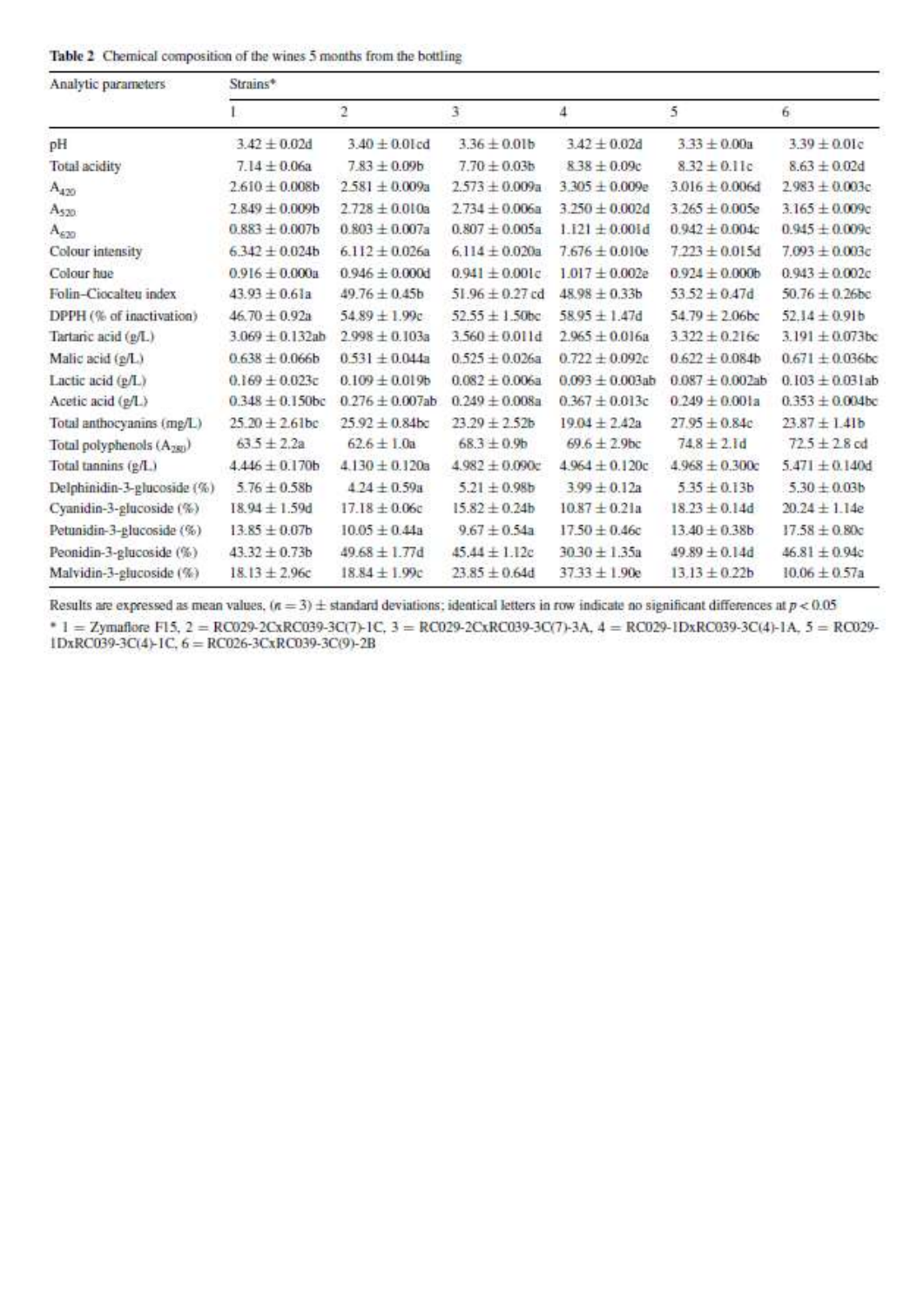|  |  |  |  |  | Table 3 Chemical composition of the wines 8 months from the bottling |
|--|--|--|--|--|----------------------------------------------------------------------|
|--|--|--|--|--|----------------------------------------------------------------------|

| Analytic parameters                   | Strains*             |                      |                      |                      |                      |                      |  |  |
|---------------------------------------|----------------------|----------------------|----------------------|----------------------|----------------------|----------------------|--|--|
|                                       |                      | $\overline{2}$       | 3                    | 4                    | 5                    | 6                    |  |  |
| pH                                    | $3.28 \pm 0.02c$     | $3.25 \pm 0.00$ ab   | $3.27 \pm 0.03$ bc   | $3.31 \pm 0.01d$     | $3.24 \pm 0.01a$     | $3.23 + 0.01a$       |  |  |
| Total acidity                         | $6.94 \pm 0.04a$     | $7.71 \pm 0.04b$     | $7.71 \pm 0.17$ b    | $8.05 \pm 0.04c$     | $8.21 \pm 0.04d$     | $8.42 \pm 0.06e$     |  |  |
| $A_{420}$                             | $3.822 \pm 0.259c$   | $3.343 \pm 0.058b$   | $3.293 \pm 0.136$    | $3.135 \pm 0.113$ ab | $2.908 \pm 0.069a$   | $2.987 + 0.030a$     |  |  |
| Aszo                                  | $2.881 \pm 0.018b$   | $2.765 \pm 0.015a$   | $2.843 \pm 0.022b$   | $3.019 \pm 0.052c$   | $3.173 \pm 0.051$ d  | $3.024 \pm 0.016c$   |  |  |
| $A_{620}$                             | $0.700 \pm 0.002c$   | $0.629 \pm 0.002a$   | $0.653 \pm 0.001$ b  | $0.848 \pm 0.005e$   | $0.735 \pm 0.000d$   | $0.735 \pm 0.005d$   |  |  |
| Colour intensity                      | $7.403 \pm 0.279c$   | $6.738 \pm 0.056a$   | $6.789 \pm 0.113$ ab | $7.002 \pm 0.125$ b  | $6.816 \pm 0.025$ ab | $6.746 \pm 0.041a$   |  |  |
| Colour hue                            | $1.326 \pm 0.082$ d  | $1.209 \pm 0.024c$   | $1.159 \pm 0.057c$   | $1.039 \pm 0.043b$   | $0.917 \pm 0.036a$   | $0.988 \pm 0.008$ ab |  |  |
| Folin-Ciocalteu index                 | $27.27 \pm 0.18$ a   | $28.99 \pm 0.43b$    | $28.94 \pm 0.84$ b   | $28.81 \pm 0.76b$    | $32.86 \pm 0.61$ d   | $31.25 \pm 0.34c$    |  |  |
| DPPH (% of inactivation)              | $63.65 \pm 1.92a$    | $67.66 \pm 1.28$ ab  | $71.71 + 3.40b$      | $68.95 \pm 5.47$ ab  | $73.94 + 5.34b$      | $72.35 + 3.87b$      |  |  |
| Tartaric acid (g/L)                   | $2.868 \pm 0.037a$   | $3.267 \pm 0.148$ bc | $3.380 \pm 0.010$ bc | $2.942 \pm 0.02a$    | $3.172 \pm 0.132$ ab | $3.511 \pm 0.576c$   |  |  |
| Malic acid (g/L)                      | $0.512 \pm 0.081c$   | $0.498 \pm 0.022$ bc | $0.427 \pm 0.011a$   | $0.459 \pm 0.016$ ab | $0.465 \pm 0.018$ ab | $0.460 \pm 0.006$ ab |  |  |
| Lactic acid (g/L)                     | $0.230 \pm 0.008$ bc | $0.238 + 0.004c$     | $0.214 \pm 0.016$ bc | $0.203 + 0.043$ ab   | $0.271 \pm 0.034$ d  | $0.180 \pm 0.006a$   |  |  |
| Acetic acid (g/L)                     | $0.206 \pm 0.002a$   | $0.274 \pm 0.032b$   | $0.213 \pm 0.001a$   | $0.338 + 0.012d$     | $0.201 + 0.001a$     | $0.296 \pm 0.016c$   |  |  |
| Total anthocyanins (mg/L)             | $22.85 \pm 1.00b$    | $21.70 \pm 0.77$ b   | $21.68 \pm 0.11b$    | $17.28 + 1.25a$      | $22.41 \pm 0.98b$    | $22.29 \pm 2.31b$    |  |  |
| Total polyphenols (A <sub>281</sub> ) | $58.6 \pm 0.4a$      | $64.9 \pm 0.2b$      | $67.1 \pm 0.4c$      | $68.0 \pm 0.3d$      | $71.8 \pm 0.1$ f     | $70.0 \pm 0.3e$      |  |  |
| Total tannins (g/L)                   | $4.567 \pm 0.110b$   | $4.185 \pm 0.010a$   | $4.963 \pm 0.080c$   | $4.967 \pm 0.130c$   | $5.136 \pm 0.300c$   | $5.536 \pm 0.110d$   |  |  |
| Delphinidin-3-glucoside (%)           | $4.75 \pm 0.14c$     | $3.94 \pm 0.04a$     | $3.88 \pm 0.30a$     | $4.49 \pm 0.37$ bc   | $4.45 \pm 0.16b$     | $4.37 + 0.09b$       |  |  |
| Cyanidin-3-glucoside (%)              | $19.17 \pm 1.02c$    | $18.30 + 0.11$ bc    | $16.49 \pm 0.53a$    | $18.16 \pm 0.30b$    | $18.48 \pm 0.07$ bc  | $22.09 \pm 1.41d$    |  |  |
| Petunidin-3-glucoside (%)             | $9.46 \pm 0.98c$     | $6.33 \pm 0.36b$     | $4.41 \pm 0.56a$     | $8.99 \pm 0.12c$     | $4.69 \pm 0.58$ a    | $5.88 \pm 0.58$      |  |  |
| Peonidin-3-glucoside (%)              | $44.95 \pm 0.12b$    | $48.36 \pm 0.05e$    | $47.41 \pm 0.42$ cd  | $44.50 \pm 0.46a$    | $47.77 \pm 0.10d$    | $47.31 \pm 0.46c$    |  |  |
| Malvidin-3-glucoside (%)              | $21.67 \pm 0.29b$    | $23.08 \pm 0.39c$    | $27.80 \pm 0.75f$    | $23.86 \pm 0.10d$    | $24.60 \pm 0.77e$    | $20.35 \pm 0.46a$    |  |  |

Results are expressed as mean values,  $(n = 3) \pm$  standard deviations; identical letters in row indicate no significant differences at  $p < 0.05$ 

\* 1 = Zymaflore F15, 2 = RC029-2CxRC039-3C(7)-1C, 3 = RC029-2CxRC039-3C(7)-3A, 4 = RC029-1DxRC039-3C(4)-1A, 5 = RC029-1DxRC039-3C(4)-1A, 5 = RC029-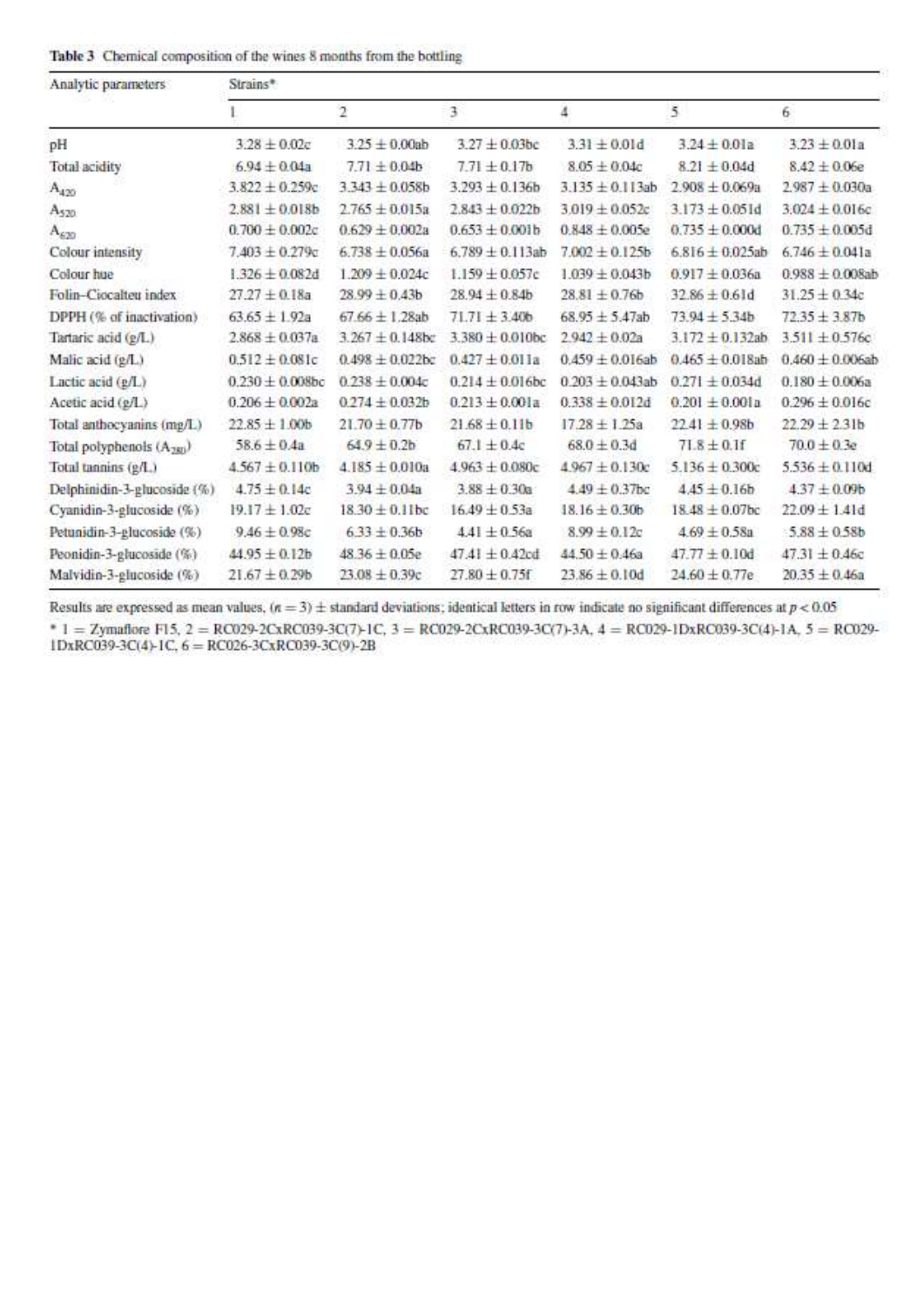|  | Table 4 Chemical composition of the wines 12 months from the bottling |  |  |
|--|-----------------------------------------------------------------------|--|--|
|  |                                                                       |  |  |

| Analytic parameters                   | Strains*            |                      |                      |                      |                    |                      |  |  |  |
|---------------------------------------|---------------------|----------------------|----------------------|----------------------|--------------------|----------------------|--|--|--|
|                                       | 1                   | $\overline{2}$       | 3                    | 4                    | 5                  | 6                    |  |  |  |
| pH                                    | $3.29 \pm 0.02$ bc  | $3.29 \pm 0.02$ bc   | $3.25 \pm 0.01a$     | $3.33 \pm 0.00d$     | $3.30 \pm 0.01c$   | $3.27 \pm 0.01b$     |  |  |  |
| Total acidity                         | $7.38 \pm 0.02a$    | $8.04 \pm 0.02c$     | $7.78 \pm 0.06$      | $8.41 \pm 0.06d$     | $8.44 \pm 0.04$ d  | $8.79 \pm 0.06e$     |  |  |  |
| $A_{420}$                             | $3.494 \pm 0.011b$  | $3.149 \pm 0.013a$   | $3.204 \pm 0.002a$   | $4.321 \pm 0.021$ d  | $3.819 \pm 0.005c$ | $4.467 \pm 0.159e$   |  |  |  |
| A <sub>520</sub>                      | $3.184 \pm 0.010b$  | $2.856 \pm 0.010a$   | $2.864 \pm 0.007a$   | $3.419 \pm 0.016d$   | $3.308 \pm 0.004c$ | $3.479 \pm 0.064e$   |  |  |  |
| $A_{620}$                             | $0.981 \pm 0.010c$  | $0.743 \pm 0.006a$   | $0.726 \pm 0.003a$   | $1.247 \pm 0.010e$   | $0.846 \pm 0.003b$ | $1.153 \pm 0.049d$   |  |  |  |
| Colour intensity                      | $7.659 \pm 0.027$ b | $6.748 \pm 0.029a$   | $6.794 \pm 0.009a$   | $8.987 \pm 0.038$ d  | $7.974 \pm 0.002c$ | $9.099 \pm 0.271d$   |  |  |  |
| Colour hue                            | $1.098 \pm 0.003a$  | $1.102 \pm 0.001$ ab | $1.119 \pm 0.003b$   | $1.264 \pm 0.007d$   | $1.154 \pm 0.003c$ | $1.284 \pm 0.022e$   |  |  |  |
| Folin-Ciocalteu index                 | $30.62 \pm 0.34a$   | $32.14 \pm 0.47$ b   | $33.70 \pm 0.44c$    | $30.68 \pm 0.94a$    | $37.12 \pm 0.13$ d | $32.19 \pm 1.24b$    |  |  |  |
| DPPH (% of inactivation)              | $65.98 \pm 3.71a$   | $65.90 \pm 2.73a$    | $70.79 \pm 2.17$ ab  | $71.09 \pm 1.89b$    | $72.88 \pm 1.28b$  | $72.69 + 4.01b$      |  |  |  |
| Tartaric acid (g/L)                   | $2.690 \pm 0.161a$  | $2.626 \pm 0.372$ a  | $3.258 \pm 0.014b$   | $2.758 \pm 0.129$ a  | $3.752 \pm 0.272c$ | $3.476 \pm 0.041b$   |  |  |  |
| Malic acid (g/L)                      | $0.309 \pm 0.037c$  | $0.156 \pm 0.016a$   | $0.154 \pm 0.051a$   | $0.268 \pm 0.071$ bc | $0.162 \pm 0.020a$ | $0.256 \pm 0.014b$   |  |  |  |
| Lactic acid (g/L)                     | $1.465 \pm 0.117e$  | $0.784 \pm 0.178a$   | $1.137 \pm 0.076$ cd | $0.927 \pm 0.064$ ab | $1.248 \pm 0.126d$ | $1.059 \pm 0.164$ bc |  |  |  |
| Acetic acid (g/L)                     | $0.513 \pm 0.006b$  | $0.530 \pm 0.011b$   | $0.473 \pm 0.002a$   | $0.594 \pm 0.003c$   | $0.696 \pm 0.028e$ | $0.629 \pm 0.059d$   |  |  |  |
| Total anthocyanins (mg/L)             | $18.98 \pm 1.41c$   | $15.03 \pm 0.69$ a   | $16.23 \pm 1.44$ ab  | $14.44 \pm 2.41a$    | $18.76 \pm 0.65c$  | $18.03 \pm 0.28$ bc  |  |  |  |
| Total polyphenols (A <sub>281</sub> ) | $55.4 \pm 0.2a$     | $61.3 \pm 1.1b$      | $62.0 \pm 0.2$ bc    | $56.3 \pm 2.1a$      | $69.5 \pm 0.6d$    | $63.7 \pm 0.6c$      |  |  |  |
| Total tannins (g/L)                   | $3.510 \pm 0.020a$  | $4.510 \pm 0.170c$   | $4.020 \pm 0.170$ b  | $3.880 \pm 0.030b$   | $3.860 \pm 0.100$  | $4.480 \pm 0.070c$   |  |  |  |
| Delphinidin-3-glucoside (%)           | n.d.                | n.d.                 | n.d.                 | n.d.                 | n.d.               | n.d.                 |  |  |  |
| Cyanidin-3-glucoside (%)              | $14.77 \pm 1.33a$   | $15.86 \pm 0.82a$    | $15.52 \pm 0.84a$    | $21.36 \pm 4.83b$    | $22.45 \pm 2.30b$  | $22.88 \pm 0.09$     |  |  |  |
| Petunidin-3-glucoside (%)             | n.d.                | n.d.                 | n.d.                 | n.d.                 | n.d.               | n.d.                 |  |  |  |
| Peonidin-3-glucoside (%)              | $67.42 \pm 0.92b$   | $65.91 \pm 2.12b$    | $60.68 \pm 2.94a$    | $74.38 \pm 5.83c$    | $77.55 + 2.30c$    | $77.12 \pm 0.13c$    |  |  |  |
| Malvidin-3-glucoside (%)              | $17.80 \pm 0.41c$   | $18.22 \pm 2.94c$    | $23.80 \pm 2.10$ d   | $4.26 \pm 0.99$ b    | n.d. a             | n.d. a               |  |  |  |

Results are expressed as mean values,  $(n = 3) \pm$  standard deviations; identical letters in row indicate no significant differences at  $p < 0.05$ ; n.d. not detected

\* 1 = Zymaflore F15, 2 = RC029-2CxRC039-3C(7)-1C, 3 = RC029-2CxRC039-3C(7)-3A, 4 = RC029-1DxRC039-3C(4)-1A, 5 = RC029- $1DxRC039-3C(4)+1C$ ,  $6 = RC026-3CxRC039-3C(9)-2B$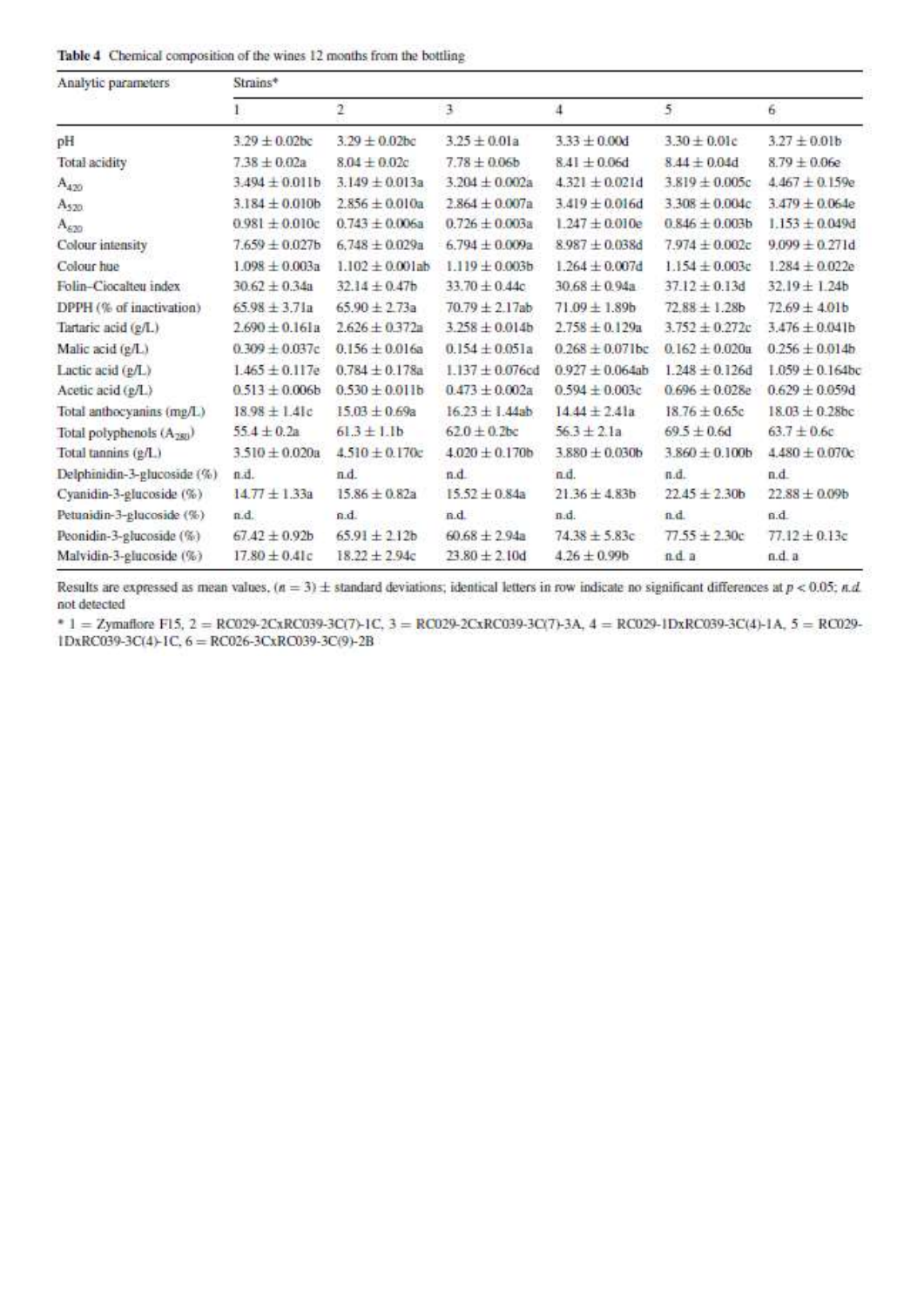

Fig. 1 Anthorpania contant and colour intensity before pressing. Simila number:  $1 = 2$ ymathon F15,  $2 = 0.0029 - 20.5003709 - 30(7) + 10$ ;  $1 = 0.0029 - 20.5003709 - 30(7) + 10$ ;  $1 = 0.0029 - 20.500379 - 30(7) + 20$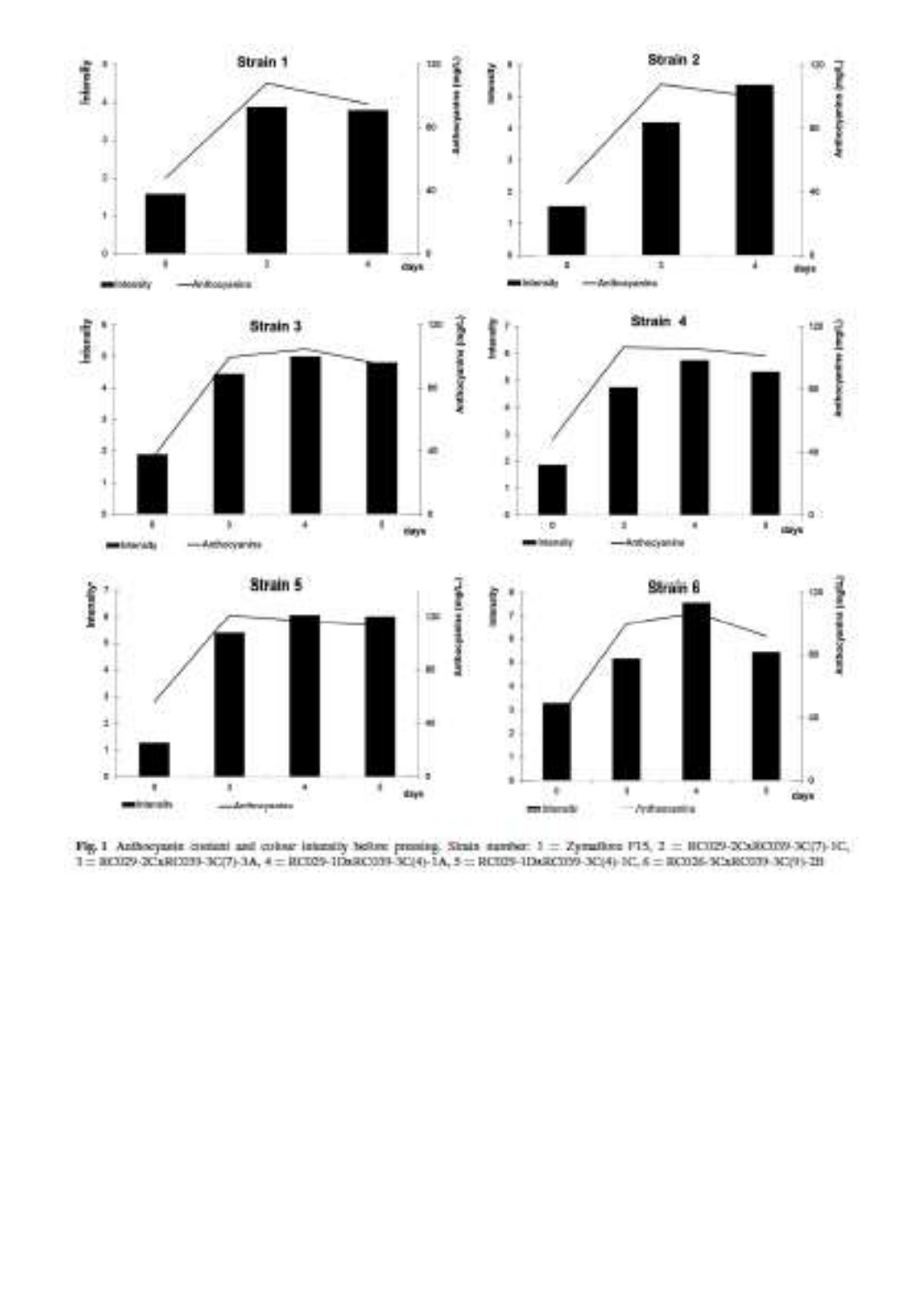

Fig. 2 Arthocyanix institut and colour intensity after proteing. Simile number:  $1 = 2$ ymathen FLS,  $2 = 0.0129 - 0.0403399 - 0.0379 - 0.0129$  $3 = 303029 - 20460379 - 361(7) - 3A, \ 4 = 303059 - 10630399 - 3614) - 3A, \ 5 = 303029 - 10630379 - 3614) - 101, \ 6 = 303059 - 30630199 - 36199 - 36199 - 36199 - 36199 - 36199 - 36199 - 36199 - 36199 - 36199 - 36199 - 36199 - 36199 - 36199 - 36199 -$